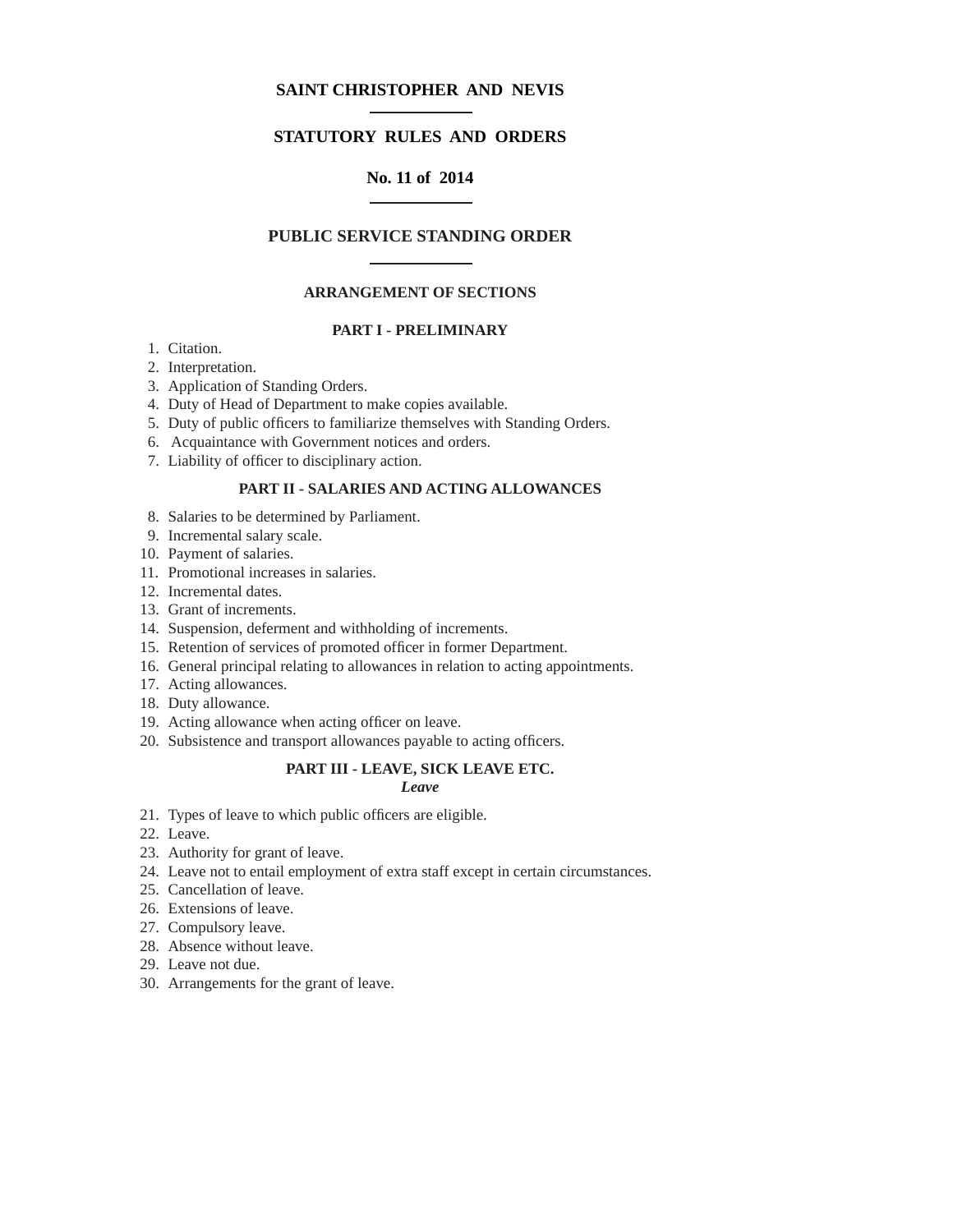## **SAINT CHRISTOPHER AND NEVIS**

# **STATUTORY RULES AND ORDERS**

# **No. 11 of 2014**

## **PUBLIC SERVICE STANDING ORDERS**

**IN EXERCISE** of the powers conferred upon the Minister by section 48 of the Public Service Act, these Orders are hereby made.

*[Published 15th May 2014, Offi cial Gazette No. 21 of 2014]*

### **PART I - PRELIMINARY**

#### 1 **Citation.**

These Orders may be cited as the Public Service Standing Orders, 2014.

## 2. **Interpretation.**

(1) In these Standing Orders, unless the context otherwise requires,

"Act" means the Public Service Act, No. 19 of 2011;

- "Caribbean Community" means the Caribbean Community including the CARICOM Single Market and Economy established by the Revised Treaty of Chaguaramus signed at Nassau, the Bahamas on 5 July 2001;
- "CARICOM Member State" means a Member State of the Caribbean Community;
- "Commission" means the Public Service Commission established under section 77 of the Constitution;
- "designated travelling officer" means a public officer who holds a post which has been designated by Cabinet to be a scheduled travelling post in the Public Service;
- "Department" means a department of the Government referred to in section 61 of the Constitution;
- "Head of Department" is the public officer who is responsible for the day to day running of a Department for which a Minister is responsible and has direction and control and which is supervised by a Permanent Secretary;
- "Head of the Public Service" has the meaning given under the Public Service Act;

"immediate family", in relation to a public officer, means his or her

- (a) wife or husband;
- (b) mother or father;
- (c) children who have not attained eighteen years, or who are under full time education;
- "office of emolument", in relation to the definition of "public officer", means any pensionable post;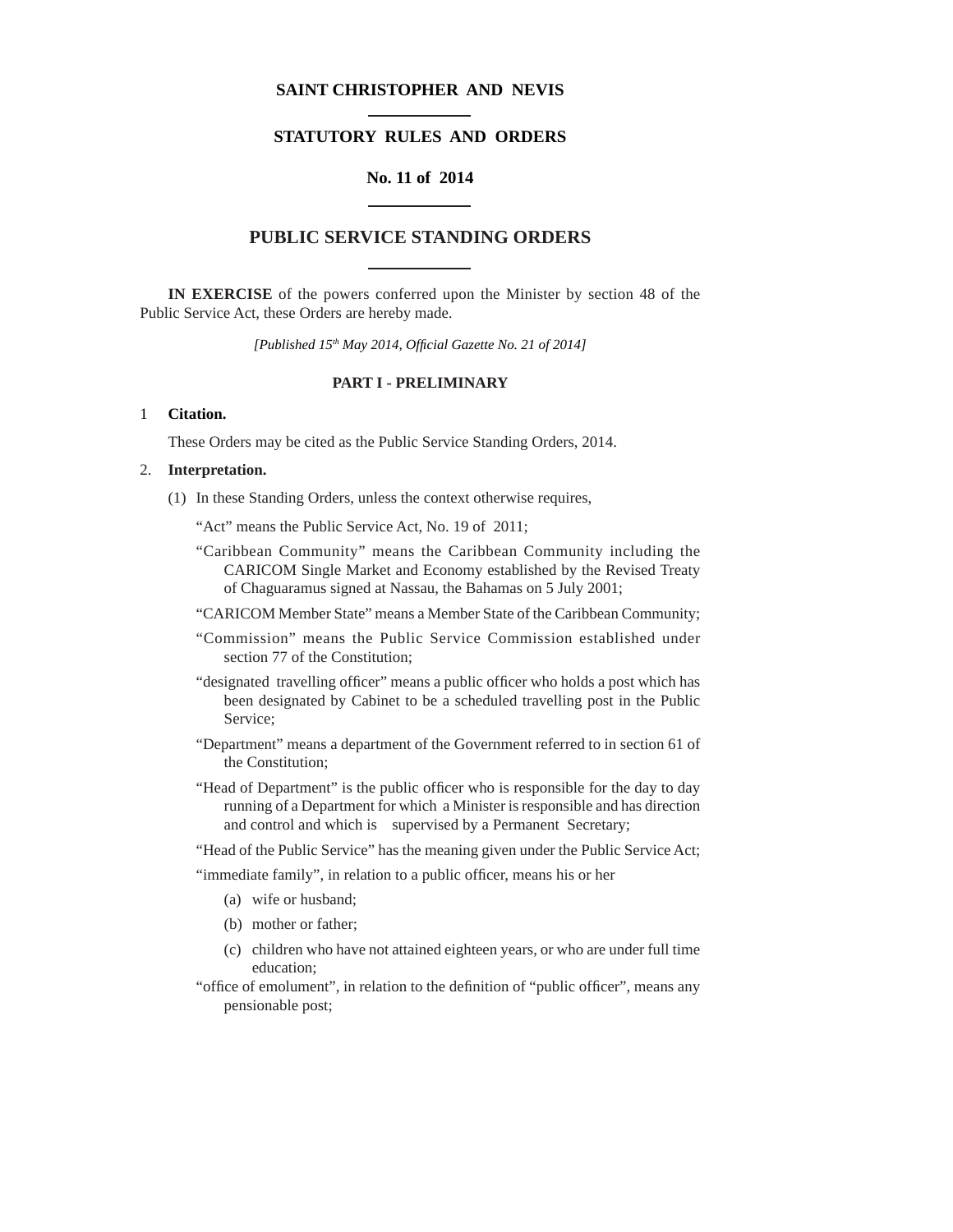- "Permanent Secretary" means a permanent secretary whose responsibility is described under section 61 of the Constitution;
- "public office" means any office of emolument in the public service;
- "public officer" means any person holding or acting in any public office;
- "Public Service" means, subject to the provisions of section 119 of the Constitution, the service in a Civil capacity of the Crown in right of the Government;
- "Service Commission" means the Public Service Commission, the Judicial and Legal Services Commission or any other Service Commission appointed under the Constitution of Saint Christopher and Nevis.

 (2) Any other term used in these Standing Orders shall have the meaning assigned to it by the Act.

#### 3. **Application of standing orders.**

These Standing Orders shall apply to all public officers except in cases where, by virtue of the Constitution or any other law in force in Saint Christopher and Nevis, specific provision is made with respect to a particular public office or category of public office.

### 4. **Duty of Head of Department to make copies of Standing Orders available.**

The Head of Department or Permanent Secretary shall ensure that a sufficient number of copies of these Orders are readily available for consultation by all public officers within the Department and to meet the needs of the Department.

#### 5. **Duty of offi cers to familiarize themselves with the Standing Orders.**

A public officer shall familiarize himself or herself with these Orders and any amendments made to these Orders.

#### 6. **Acquaintance with government notices and orders.**

(1) A public officer shall acquaint himself or herself with all Government notices and Orders whether published in the *Official Gazette* or conveyed by circular or other means of communication.

 (2) Permanent Secretaries as well as Heads of Department shall be responsible for the circulation of the notices and Orders referred to in subsection  $(1)$  to the public officers under their direction and control.

### 7. Liability of officer to disciplinary action.

A public officer shall be liable to disciplinary action in respect of a breach of any provision of these Standing Orders.

### **PART II - SALARIES AND ACTING ALLOWANCES**

#### 8. **Salaries to be determined by Parliament.**

The scales of salary attached to public officers shall be those provided for in the Government's Annual Estimates of Expenditure, and as approved by Parliament.

#### 9. **Incremental salary scale.**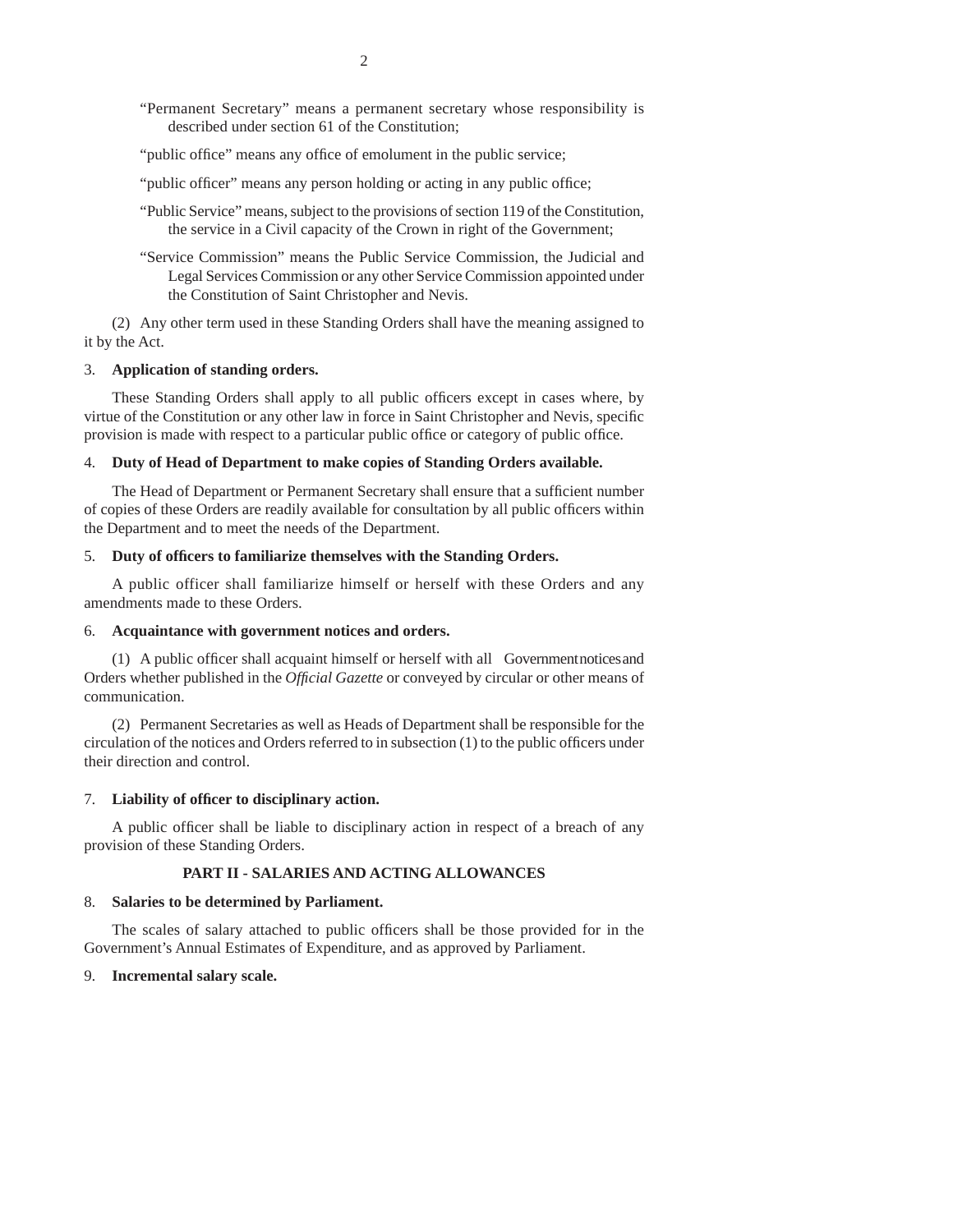Subject to the provisions of these Standing Orders, where the salary attached to any post is in an incremental scale, it shall be normal for a public officer appointed on a permanent basis to be paid initially the minimum salary of the scale, and in accordance with the provisions of the Recruitment and Employment Code, annual increments at the rates provided until the maximum of the scale is reached.

#### 10. **Payment of salaries.**

(1) Salaries shall normally be paid monthly in respect of the calendar month.

 $(2)$  A public officer shall receive the salary of his or her post from the date up on which he or she assumes duties of the post.

 $(3)$  A public officer shall not be paid a salary in respect of any period during which the public officer has been absent from duty without the approval of a Permanent Secretary or Head of Department unless the Governor-General, acting in accordance with the recommendation of the Commission, directs otherwise.

(4) A public officer who is proceeding on leave outside of Saint Christopher and Nevis may receive, prior to embarkation, his or her salary for the whole of the month in which he or she leaves Saint Christopher and Nevis.

## 11. **Promotional increases in salaries.**

 $(1)$  The following provisions of this section shall apply where a public officer is promoted to a public office carrying salary on an incremental scale.

 $(2)$  If, immediately prior to his or her promotion, the salary of the public officer was less than the minimum of the new public office he or she shall receive the minimum, but if the grant of the next increment in his or her former office would have brought his or her salary in that office up to the minimum of the scale of his or her new office, he or she shall receive one increment in the new scale of his or her promotion.

 $(3)$  If, immediately prior to his or her promotion, the public officer's salary was below the maximum of the scale of his or her office, and was not less than the minimum of the scale of the new office, he or she shall receive a salary at a point in the new salary scale amounting to one full increment (but not two) higher than his or her salary in the former office.

(4) If the maximum, or fixed salary of his or her former office was notless than the minimum of the scale of his or her new office, and the public officer has at the date of his or her promotion served at that maximum, or fixed salary for a period exceeding one year, he or she shall be appointed in the new scale at a point which provides two full increments in that scale.

### 12. **Incremental dates.**

The incremental date of all officers shall be the first day of the month in which they are appointed or promoted.

#### 13. **Grant of increments.**

A public officer's annual incremental shall be paid on the personal certificate of the Permanent Secretary or Head of Department in the form set out in Form 4 of Schedule 1 to these Orders.

### 14. **Suspension, deferment and withholding of increments.**

 $(1)$  A public officer's increment shall not be suspended, deferred or withheld except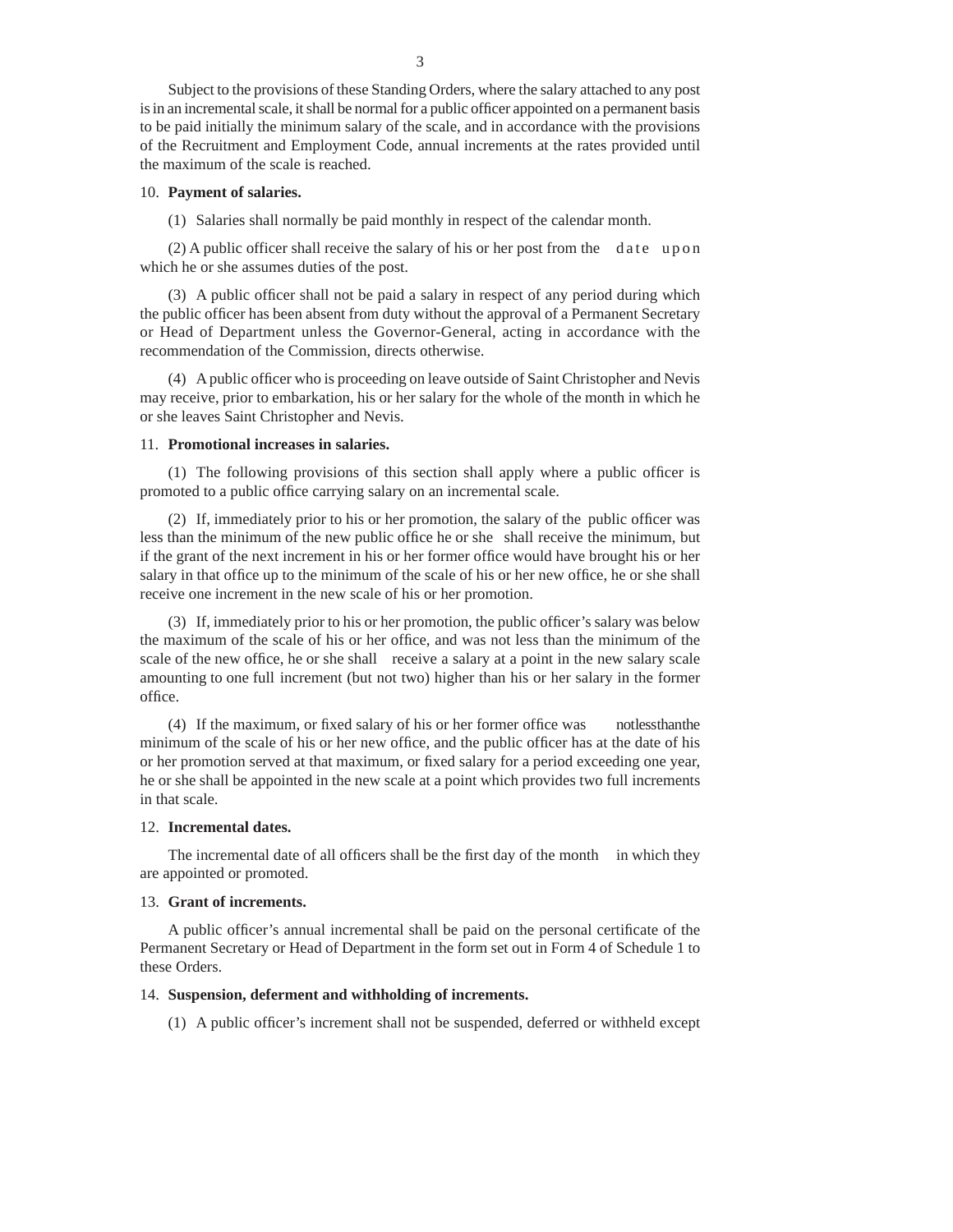by order of the Governor-General acting in accordance with the recommendation of the Service Commission.

(2) Where a Permanent Secretary or Head of Department considers that a public officer's increment should be suspended, deferred or withheld the Permanent Secretary or Head of Department shall

- (a) notify the public officer in writing, at least one month before the date on which the increment is due, that he or she considers that the increment ought not to be granted and he or she shall give reasons why the increment ought not to be given; and
- (b) report the matter to the Chief Personnel Officer, in the case of a public officer below the level of Head of Department, or the Head of the Public Service, in the case of a public officer at or above the level of Head of Department, who shall refer the case to the Commission for the making of a recommendation to the Governor- General.

(3) In making his or her recommendation for the suspension, deferment or withholding of an increment the Permanent Secretary or Head of Department shall take into account the gravity of the original misconduct or dereliction of duty, if any, and the nature of the public officer's subsequent behaviour, or his or her present degree of efficiency.

(4) An increment may be suspended for a period not exceeding three months, and the payment of the increment at the end of the period of suspension may be from the date on which it became due.

(5) An increment may be deferred for a period not exceeding six months, including any period for which it has been suspended, and shall be payable from the date on which it is restored.

 $(6)$  Where an increment is withheld the public officer shall be denied that increment during each subsequent year of his or her service for a period not exceeding two years.

(7) Where an increment is withheld, the Governor- General, acting in accordance with the recommendation of the Service Commission, may at any subsequent increment date grant the public officer a special increment which will have the effect of restoring the public officer to his or her proper increment position in the salary scale.

### 15. Retention of services of promoted officer in former Department.

(1) Where a public officer is promoted to a public office in another Department, arrangements should normally be made whereby he or she assumes his or her new duties on the date of his or her appointment.

 $(2)$  Where, a public officer is promoted in accordance with the provisions of subsection  $(1)$  and exceptional circumstances necessitate the public officer's retention in his or her former Department beyond the promotion date, he or she shall be considered to be holding his or her new office from the date of his or her appointment to that office, and seconded to his or her former Department subject to the approval of the Chief Personnel Officer, in the case of a public officer below the level of Head of Department, or the Head of the Public Service, in the case of a public officer at or above the level of Head of Department.

(3) In implementing the provisions of this section, regard shall be heard to the relevant provisions of the Recruitment and Employment Code.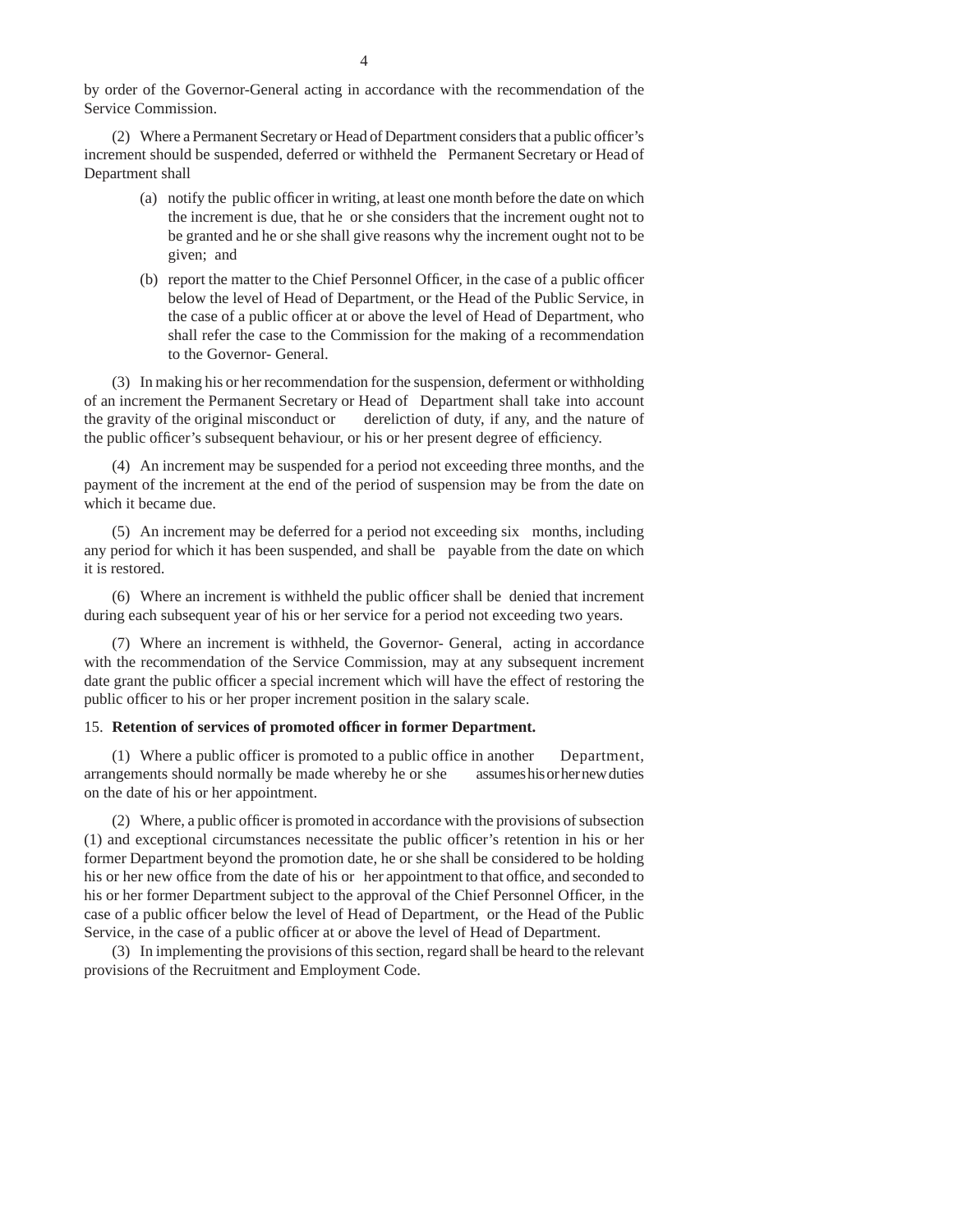#### 16. **General principle relating to allowances in relation to acting appointments.**

 $(1)$  Where a public officer is absent from office due to annual leave or short absence due to illness or other cause, as a general rule, as provided by section 40.(1) of the Public Service Recruitment and Employment Code, no acting appointment may be made to that office, and no acting allowance shall be payable, except that if another officer within the Department is requested to performs those functions during the absence of the concerned officer then officer who is requested to perform those functions shall be entitled to a responsibility allowance.

(2) Without prejudice to the provisions of subsection (1), an acting allowance in relation to an acting appointment shall be paid as provided by the provisions of section 17 of these Standing Orders.

### 17. **Acting allowance.**

 $(1)$  A public officer duly appointed to act in a higher office than his or her own office shall, if required to act for a continuous period of twenty-eight days or more, be granted, in addition to his or her substantive salary, an acting allowance calculated on the following basis:

- (a) where the higher office carries a fixed salary,  $95\%$  of the difference between the public officer's substantive salary and the salary of the higher office; or
- (b) where the higher office carries a higher scale of salary, the difference between the public officer's substantive salary and the minimum salary of the higher office;

provided that in both cases, the acting allowance shall not be less than the amount of the increment in the salary scale of the higher office.

(2) Where a public officer discharges the duties of another office in addition to his or her own and the two offices are distinct and separate offices in different departments, or do not stand to one another in any immediate relationship of superiority or subordination, the public officer shall be paid an acting allowance at the rate of one half of the initial or fixed salary of the post in which he or she is acting.

#### 18. **Duty allowance.**

 $(1)$  A duty allowance which is attached to a public office shall be payable to the substantive holder of the public office only when he or she is actually performing the duties of the public office.

(2) The acting public officer shall, during his or her absence or incapacity, draw duty allowance referred to in subsection (1), except that in a case where an acting appointment is necessitated by the absence of the substantive officer on duty outside Saint Christopher and Nevis or on leave or sick leave for a period not exceeding ten working days at any one time, the duty allowance shall be payable both to the substantive holder and to the acting officer.

(3) The fees, if any, attached to a public office may be paid to an acting holder of that public office.

#### 19. Acting allowance when acting officer on leave.

(1) Subject to subsection  $(2)$ , a public officer who is in receipt of an acting allowance may continue to be paid the acting allowance while he or she is on departmental leave or sick leave not exceeding ten working days if it has not been necessary to appoint another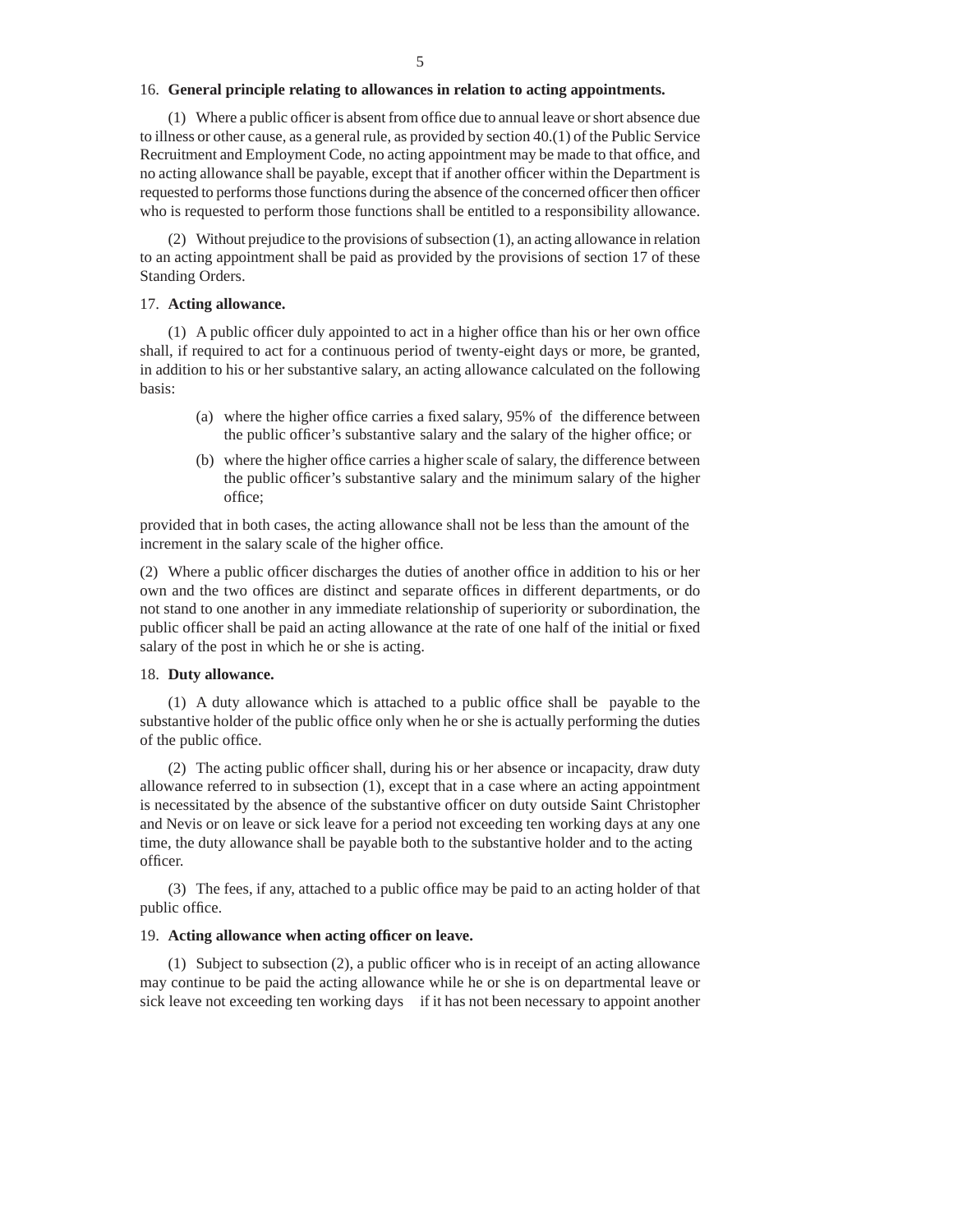public officer to perform the duties of the post in which he or she is acting.

 (2) Except in the case of departmental leave or sick leave as provided for under this section, a public officer shall not be paid an acting allowance while on leave.

#### 20. Subsistence and transport allowances payable to acting officers.

A public officer who is appointed to act in a higher office will be eligible for subsistence and car allowance at the rate prescribed for the higher office.

### **PART III - LEAVE, MEDICAL LEAVE ETC.** *Leave*

#### 21. Types of leave to which public officers are eligible.

Public officers are eligible for the following types of leave, that is to say,

- (a) departmental leave;
- (b) vacation leave;
- (c) medical leave;
- (d) maternity and paternity leave;
- (e) leave on urgent private affairs;
- (f) special leave to attend sporting and other events; and
- (g) study leave.

### 22. **Leave to be granted subject to certain conditions.**

(1) Leave shall be granted subject to the exigencies of the Public Service and shall be computed in working days.

(2) The rates of leave and the condition governing the grant of leave set out in these Orders shall apply to all monthly paid officers whether on the pensionable establishment of, or temporary term of, service except that in the case of teachers and officers on contract or secondment, special conditions shall apply in terms of their service.

(3) The Governor- General may, acting on the recommendation of the e Commission, direct that a public officer take vacation where it is in the interest of the Public Service to do so.

### 23. **Authority to grant leave.**

 (1) A Permanent Secretary or Head of Department is authorised to grant leave to public officer in his or her Department below the level of Head of Department within the following limits:

- (a) all departmental leave;
- (b) vacation leave, up to a period not exceeding a total of absence of thirty working days in a year;
- (c) urgent private affairs.

(2) All other leave not referred to in subsection (1) and leave in excess of the limits prescribed in subsection (1) may be granted by the Chief Personnel Officer, in the case of a public officer below the level of Head of Department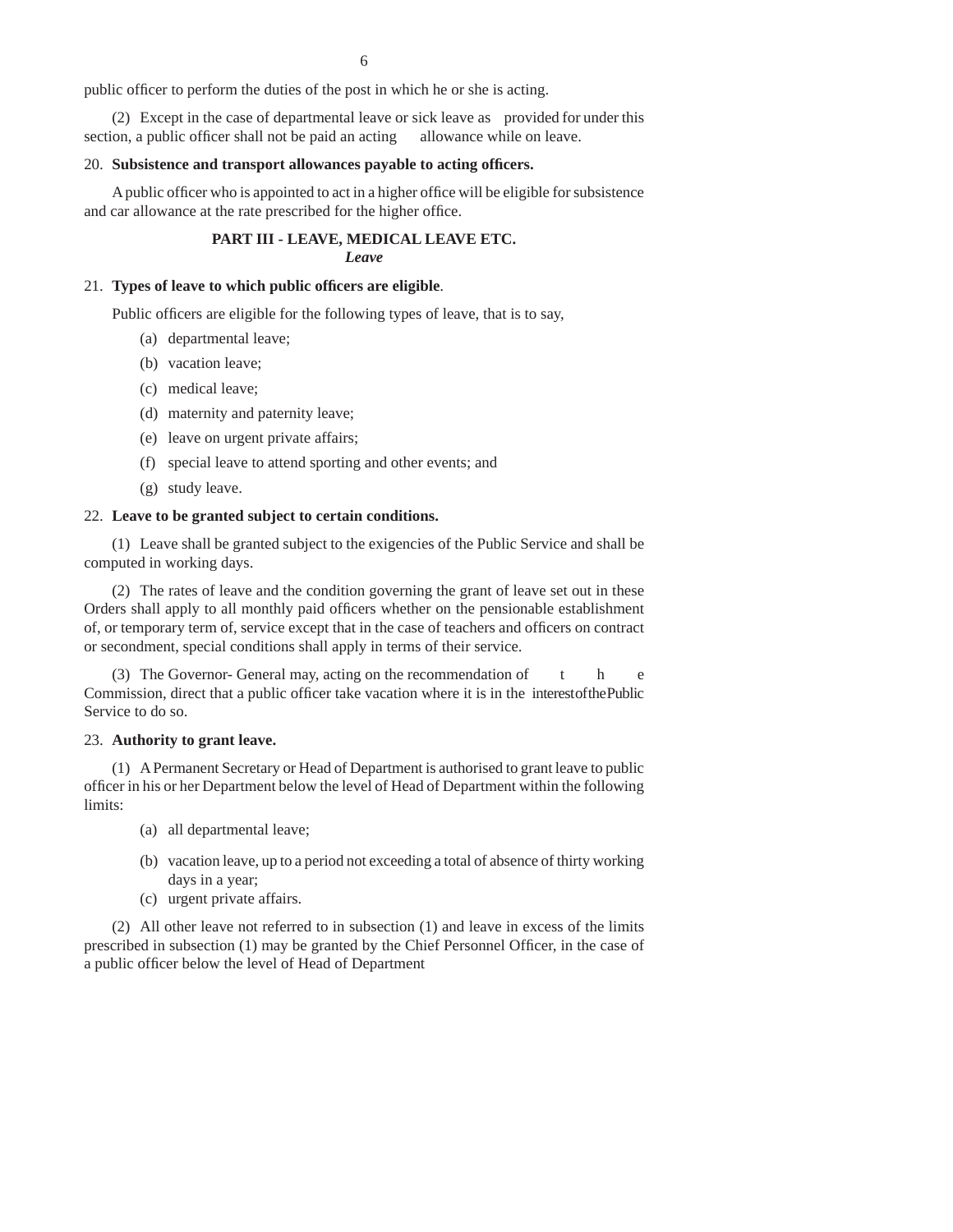(3) In the case of a Permanent Secretary or Head of Department, an application for leave shall, with the consent of the responsible Minister, be submitted to the Chief Personnel Officer who shall refer the application to the Prime Minister for his or her approval.

(4) An application for leave shall be submitted on the forms prescribed by the Minister and copies of applications for vacation leave granted by a Permanent Secretary or Head of Department shall be forwarded to the Chief Personnel Officer for record.

(5) A Permanent Secretary or Head of Department may delegate the authority to grant departmental leave under subsection  $(1)(a)$  to a senior officer.

### 24. **Leave not to entail the employment of extra staff except in certain circumstances.**

 (1) As a general rule, a Permanent Secretary or Head of Department is expected to reallocate a public officer's duties while he or she is on leave without extra staff.

(2) The employment of temporary relief may be sanctioned only in the case of a public officer absent on leave for periods exceeding twenty days.

(3) Temporary relief may be allowed for shorter periods if the exigencies of the Public Service so require.

#### 25. **Cancellation of vacation leave.**

 $(1)$  A public officer may be recalled from leave in the exigencies of the Public Service except that the unexpired portion of leave shall be regarded as deferred leave.

(2) Where a public officer falls sick while on vacation leave, that officer's vacation leave shall stand deferred, and the officer shall be granted medical leave following the proper procedure for granting such leave.

(3) An officer who is granted medical leave in accordance with the provisions of subsection (2) shall report back on duty after the expiry of the medical leave.

(4) A public officer whose vacation leave is deferred in accordance with the provisions of this section shall, upon application in accordance with the provisions of this Part, be allowed to take the deferred vacation leave.

#### 26. **Extensions of leave.**

 $(1)$  A public officer seeking an extension of leave shall in the absence of exceptional circumstances apply to his or her Permanent Secretary or Head of Department in sufficient time for a decision on the application to be communicated to him or her before the expiry of the leave granted.

(2) An application for an extension of leave on the grounds of ill health shall,

- (a) in case of a public officer who is undergoing medical treatment in Saint Christopher and Nevis, be supported by a medical certificate from a registered medical practitioner; and
- (b) in case of a public officer who is undergoing medical treatment outside Saint Christopher and Nevis, be supported by a medical certificate from a registered medical practitioner in the country where the officer is undergoing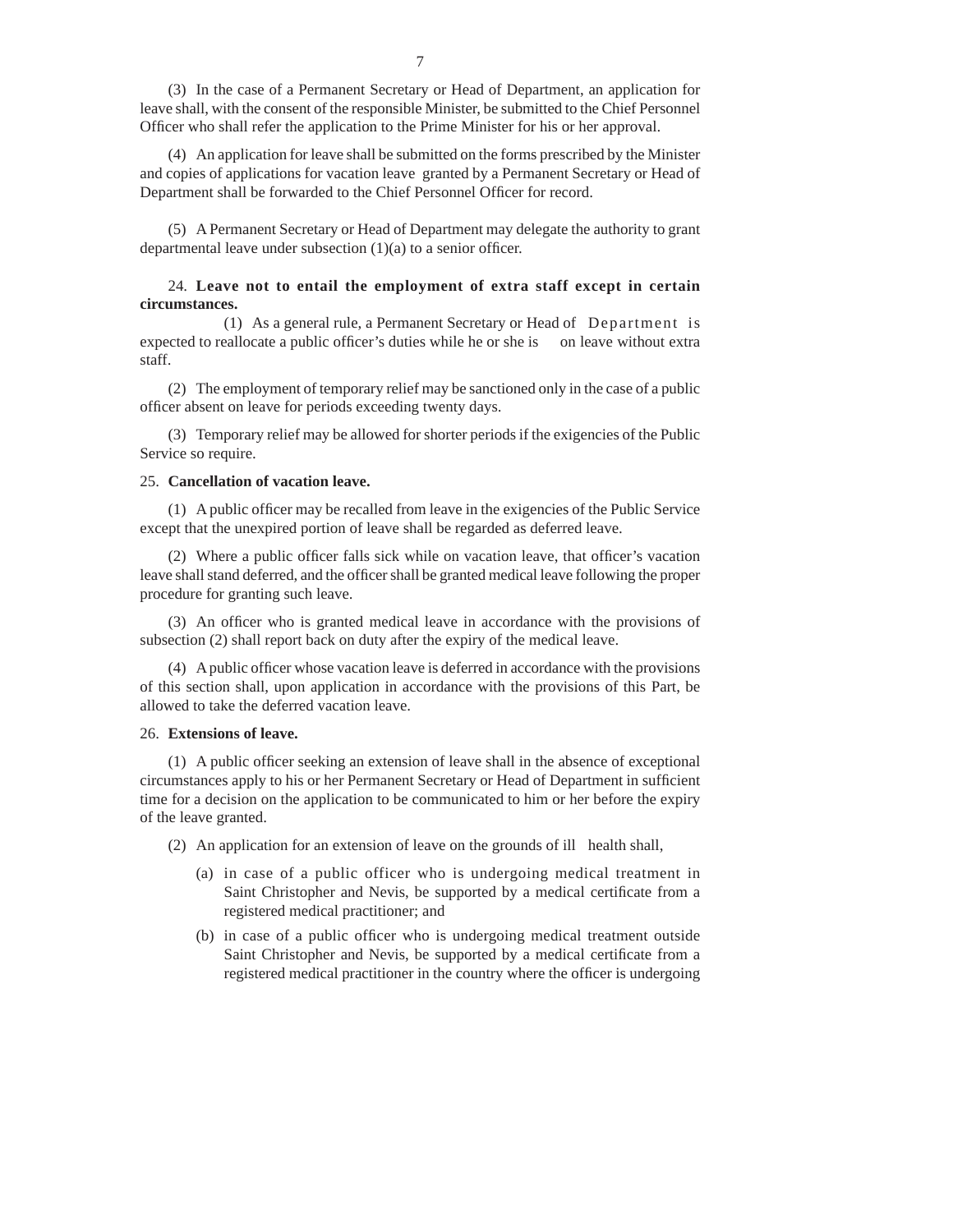treatment together with a medical certificate from a medical practitioner registered in Saint Christopher and Nevis.

### 27. **Compulsory leave.**

(1) A public officer may be required by the Permanent Secretary Human Resources, to take leave which is due to him or her.

(2) A public officer may also be required in the public interest to proceed on leave or to remain on leave after the expiry of leave granted to him or her, provided that such leave shall not count against leave to be earned in the future.

#### 28. **Absence without permission.**

 $(1)$  A public officer who absents himself or herself from his or her duties without permission being granted or who fails to resume duty on the expiry of the leave shall be regarded as absent without permission and shall not be entitled to salary during such absence.

(2) All absences referred to in subsection (1), shall be reported to the Chief Personnel Officer and the period of absence may not be set off against any leave eligibility without the approval of the Chief Personnel Officer.

(3) Where a public officer absents himself or herself from duty for a period exceeding five working days without permission being granted, then such officer shall be deemed to have abandoned his or her post, and the matter shall be reported to the Service Commission accordingly.

 $(4)$  Where a public officer is found to have abandoned his or her post in accordance with the provisions of this section, without justification, then such officer shall, in accordance with the provisions of the Code of Discipline, be liable to dismissal.

#### 29. **Overstay of approved leave and leave not earned.**

(1) Where a public officer through circumstances beyond his or her control is compelled to overstay his or her approved leave, he or she may, with the approval of the Chief Personnel Officer.

- (a) have the excess leave deducted from the amount of any deferred leave or leave due in the next leave year; or
- (b) refund salary in respect of the days of excess leave taken.

(2) For the purposes of these Standing Orders, a public officer who is granted medical leave exceeding sixty days on full salary shall not, while the medical leave is still in existence, earn any vacation leave.

(3) A public officer who is granted study leave without pay shall not earn any vacation leave in respect of the period spent on his or her studies.

#### 30. **Arrangements for the grant of leave.**

Subject to the exigencies of the Public Service, Permanent Secretaries and Heads of Departments shall arrange that officers take departmental leave in the year in which it accrues.

#### 31. **Forfeiture of departmental leave not taken.**

(1) Any departmental leave due and not taken in a particular year will lapse unless the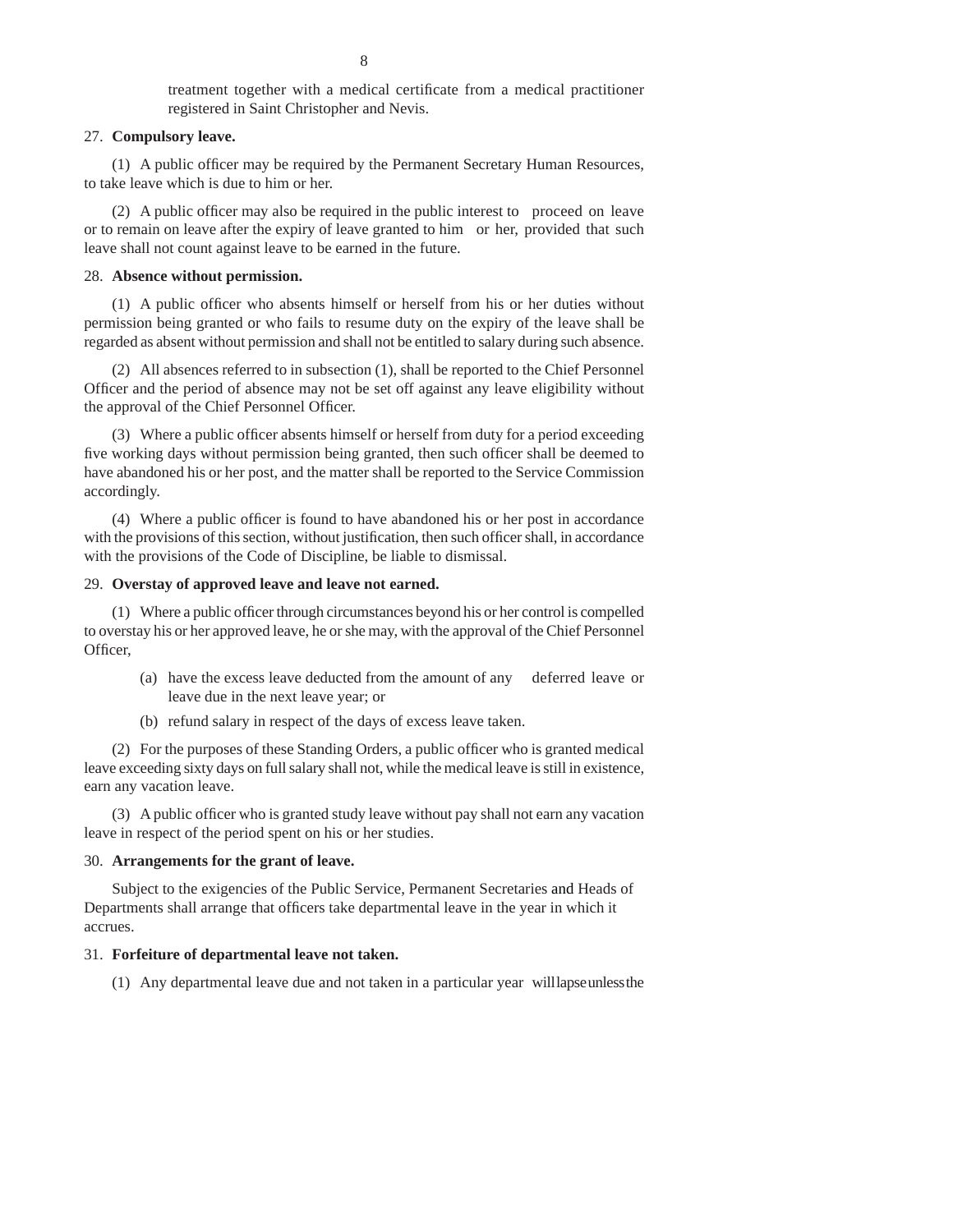public officer is precluded by the exigencies of the Public Service from taking such leave.

(2) The approval of the Chief Personnel Officer must be obtained for departmental leave not taken to be converted into vacation leave.

#### 32. **Rates of leave.**

 $(1)$  The rates of leave for which the various grades of officers are eligible are set out in Schedule 1 to these Standing Orders.

(2) Where a public officer is upgraded to the higher leave earning category he or she will earn leave at the higher rate with effect from the date of upgrading.

 $(3)$  A public officer shall not be allowed to take vacation leave before he or she has completed one year of service from the date of his or her employment except on the grounds of urgent private affairs or serious indisposition.

## 33. **Leave to be counted in respect of period of service.**

(1) Except as provided by these Standing Orders, leave will be calculated or counted on the basis of one completed year in the service.

(2) For the purposes of this section, absences while on

- (a) official duty;
- (b) departmental leave; or
- (c) medical leave with salary;

will count as service.

### 34. **Leave prior to resignation.**

(1) A public officer or employee who resigns his or her appointment after giving the prescribed notice or because of ill health or who is dismissed shall be granted the departmental and accumulated vacation leave, which he or she has earned.

(2) The leave referred to in subsection (1) shall not be included as part of the period of notice of termination of service.

(3) The provisions contained in subsection (1) shall not apply to a public officer or employee who, while on duty, resigns and fails to give the requisite period of notice.

#### 35. **Leave without pay.**

Leave without pay may be granted at the discretion of the Chief Personnel Officer.

### *Medical Leave, Maternity leave and Paternity leave*

## 36. **Circumstances in which medical leave may be granted.**

 $(1)$  A public officer may be granted medical leave if the officer is ill or injured, provided that the illness or injury prevents the officer from carrying out his or her duties.

(2) Medical leave exceeding ten working days may be granted to a public officer if the officer produces additional medical evidence to the effect that such leave is required by the officer.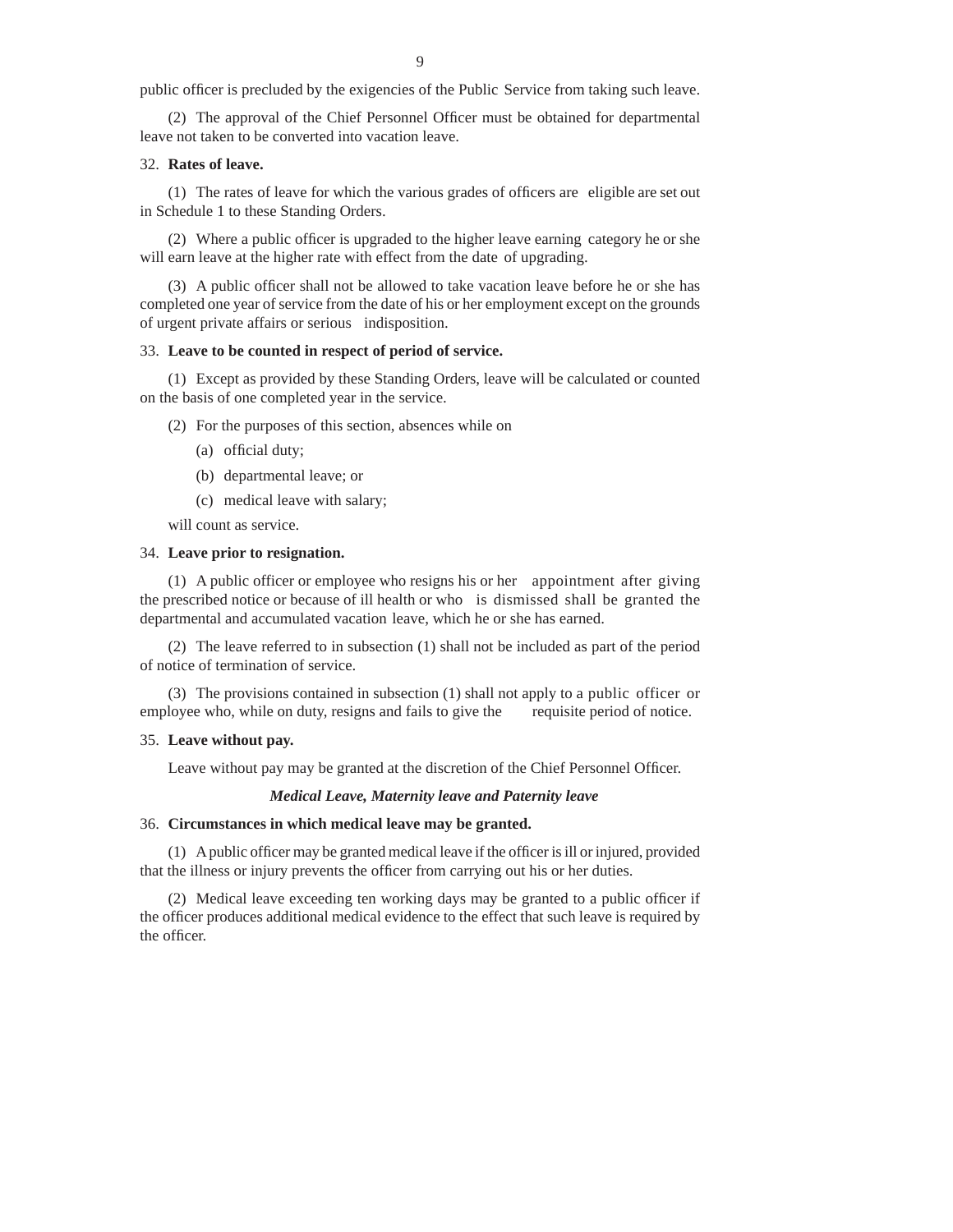### 37. **Medical leave in excess of two consecutive calendar days to require production of medical certifi cate.**

(1) Medical leave on full pay to cover absence from duty due to illness or injury shall be granted, subject to the provisions of these Standing Orders, without affecting eligibility for departmental or vacation leave.

(2) An application for medical leave if it exceeds two consecutive working days shall be supported by a medical certificate issued by a registered medical practitioner practising in Saint Christopher and Nevis.

(3) Medical leave when granted shall be accounted for in working days.

### 38. **Medical leave granted without production of medical certifi cate.**

The total period of sick leave which may be granted for absence not supported by a medical certificate shall not exceed ten working days in a year, except that in the case of a teacher shall not exceed six working days in a year.

### 39. **Maximum medical leave days to be granted.**

 $(1)$  A public officer may be granted medical leave on full salary up to a maximum period of sixty working days during any period of twelve months.

(2) Where a public officer exhausts the medical leave referred to in subsection  $(1)$ and it is found necessary to extend the medical leave, then such officer may granted an additional medical leave of sixty working days on half salary: Provided that medical leave on full salary combined with medical leave on half salary shall not exceed one hundred and twenty working days.

(3) Where a public officer exhausts the medical leave referred to in subsections  $(1)$ and  $(2)$  such officer may be granted medical leave of sixty working days without salary.

(4) Where a public officer who is granted medical leave pursuant to the provisions of subsection (2) is eligible for vacation leave after the expiry of the medical leave with half pay, such officer shall be allowed to take vacation leave with full pay.

## 40. **Medical leave for periods exceeding one hundred and twenty working days subject to Medical Assessment Panel's recommendation.**

 $(1)$  A public officer who has been on medical leave for a continuous period of one hundred twenty working days within one year, shall, unless specifically exempted on the advice of the Chief Medical Officer, be required by the Chief Personnel Officer, to submit himself or herself for an examination by the Medical Assessment Panel.

(2) Where the Medical Assessment Panel advises that the public officer be prematurely retired from the public service, unless the officer is engaged on daily rates of pay, the public officer shall be granted a minimum of two months leave on full salary.

(3) The recommendation of the Medical Assessment Panel shall be made and communicated to the Chief Personnel Officer within a period of two months prior to the expiry of the two months leave referred to in subsection (2).

#### 41. **Illness incurred while on duty.**

(1) Upon production of a medical certificate, medical leave, on full pay, may be granted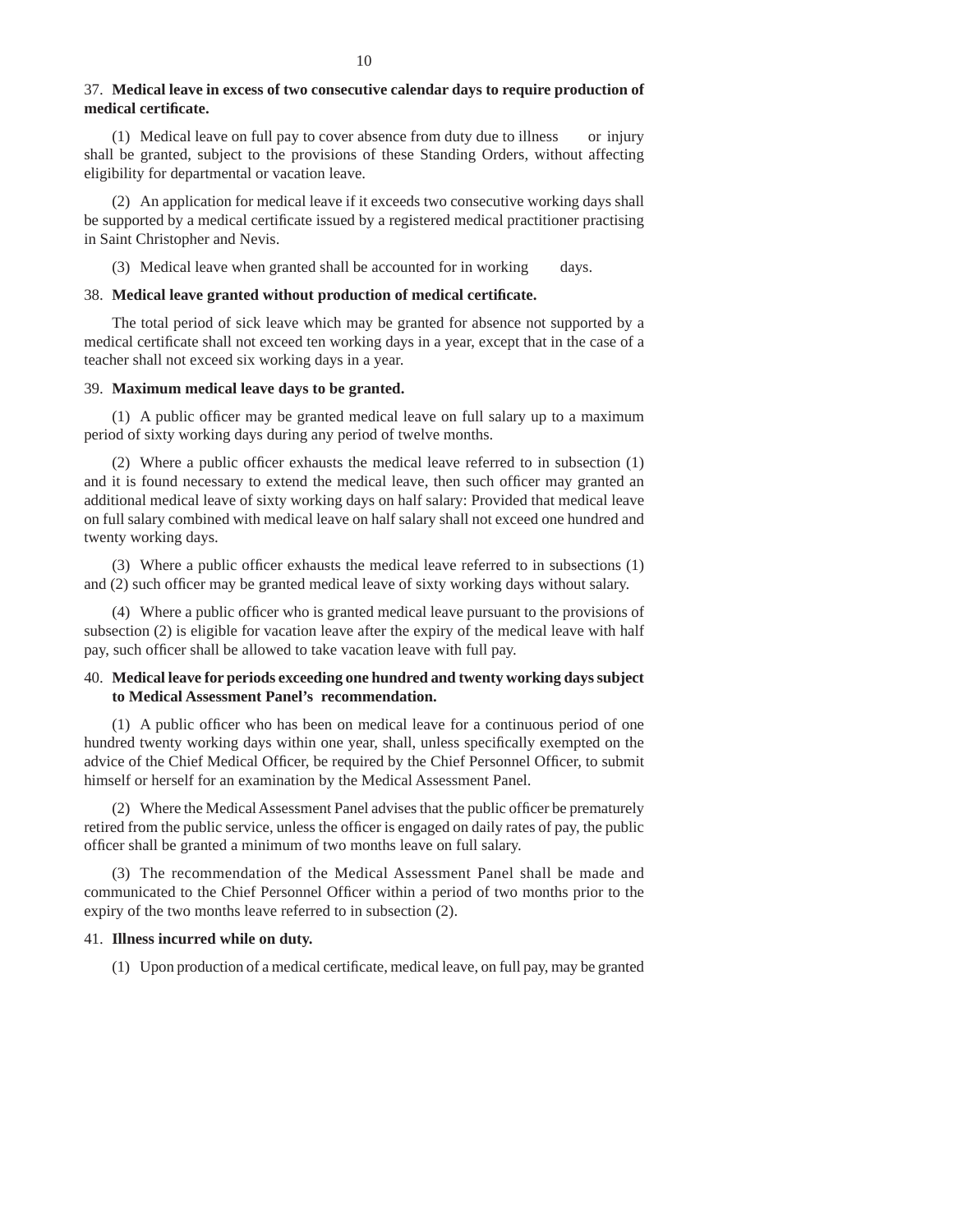where a public officer is suffering from

- (a) an injury sustained in the execution of his or her duties; or
- (b) an illness caused by or directly attributable to the nature of his or her duties.

(2) Medical leave granted under this section shall not be taken into account for purposes of counting any other leave to which the officer is entitled under these Standing Orders.

## 42. **Offi cers may be required to appear before the Medical Competency Assessment Panel.**

(1) Where a Permanent Secretary is of the opinion that a public officer's performance is being impaired by the health or injury of the officer, and that it is necessary for the officer concerned to be medically examined, the Permanent Secretary shall, through the Chief Personnel Officer, request the Medical District Officer to examine the officer concerned, and the officer may, on the basis of the results of the examination, be required to appear before the Medical Assessment Panel.

(2) A public officer may be called upon at any time by the Service Commission to submit himself or herself for examination by a District Medical Officer, and may, on the basis of the results of the examination, be required to appear before the Medical Assessment Panel.

(3) An officer who is required to appear before the Medical Assessment Panel may bring with him or her a personal physician.

(4) Where it is decided that a public officer needs to be examined by the Medical Assessment Panel the public officer shall present himself or herself for examination at the place and time instructed.

 $(5)$  A public officer who fails to comply with an instruction given under this section, or who fails to comply with the medical advice given, may render himself or herself liable to disciplinary action.

#### 43. **Medical Offi cer to make a report in certain circumstances.**

The Chief Personnel Officer shall, acting in accordance with the recommendation of the Service Commission, initiate disciplinary proceedings against a public officer, if a Government Medical Officer reports to him or her the situations listed in this section:

- (a) that the public officer has refused to carry out or is neglecting to carry out the medical advice given;
- (b) that the illness of a public officer has been caused by his or her own negligence or misconduct;
- $(c)$  that the public officer is feigning in ill-health.

### 44. M**aternity, paternity, and family emergency leave.**

(1) A female public officer shall be granted maternity leave for a period of three months.

 $(2)$  A female public officer who requires extra days in addition to the period referred to in subsection (1) may, upon application, be granted any vacation leave to which she is entitled immediately after the completion of maternity leave.

(3) Where the female public officer referred to in subsection  $(2)$  has no vacation leave she is entitled to, then she may, upon application, be granted an unpaid leave.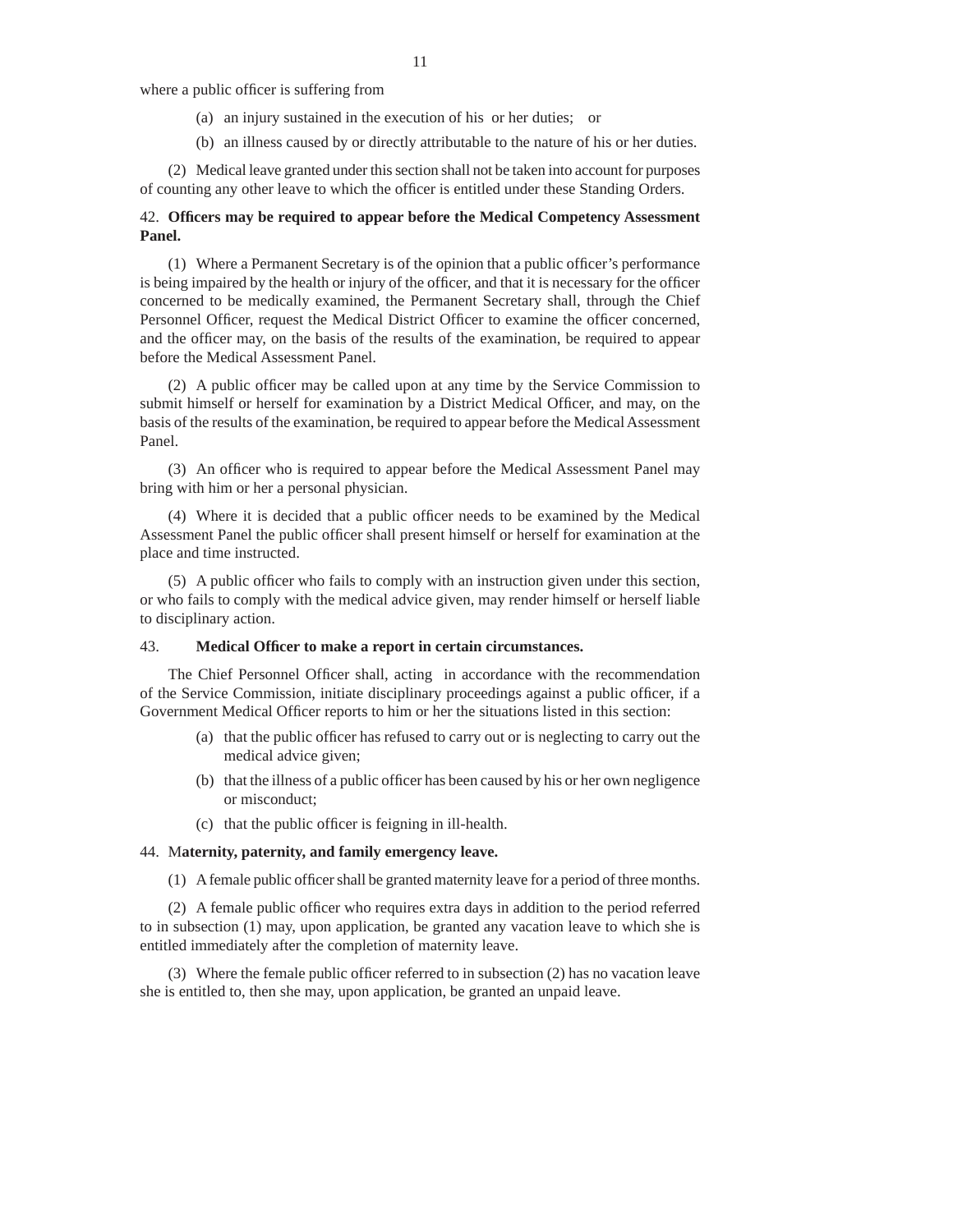(4) A male public officer who has completed two years service shall be entitled to paternity leave with pay, subject to the following terms and conditions:

- (a) the officer shall be granted five working days' paid leave per confinement up to a maximum of two confinements during his term of service;
- (b) the officer shall provide documentation declaring that he is married to the expectant mother or that he has been in a spousal relationship with the expectant mother for a period of not less than five years;
- (c) the officer shall, at least three months prior to the expected date of birth of the child, produce a medical certificate stating the expected date of the birth;
- (d) paternity leave will be granted within two weeks of the birth of the child;
- (e) only one period of leave shall be granted irrespective of whether more than one child is born as a result of the same pregnancy;
- (f) paternity leave may be taken in conjunction with annual vacation leave.

(5) For the purposes of subsection (4), "spousal relationship" means a marital relationship, or a common law relationship in which a male and a female have been cohabiting for a period of not less than five consecutive years.

(6) Where a public officer's child, spouse or parent becomes seriously ill and requires care, the public officer may, upon application, be granted a compassionate leave for a period of three days in order to deal with the family emergency, provided that the public officer would be required to provide written verification of his or her family member's illness and have it signed by a medical practitioner.

### *Other Forms of Leave*

#### 45. **Leave on urgent private affairs.**

(1) A public officer may be granted leave on the grounds of urgent private affairs, and an application for such leave shall be accompanied by a statement of the reasons for the application.

 $(2)$  A statement under subsection  $(1)$  shall, if desired, be treated as confidential.

### 46. **Granting of leave on urgent private affairs.**

(1) Leave on urgent private affairs shall be granted in accordance with the provisions of section 23 of these Standing Orders.

(2) A public officer may be required to take all leave for which he or she is eligible.

(3) A public officer may be granted, in addition to the leave referred to in subsection  $(2)$ , leave on full salary to bring the total leave granted to fifty-four working days provided that such additional leave as may be granted will count against his or her future leave eligibility.

 $(4)$  If a public officer retires, resigns or is discharged before he or she becomes eligible for leave equal to the additional unearned leave taken, the public officer will refund to the Government the salary he or she might have been paid during that leave.

#### 47. **Special leave to attend sporting and other events.**

(1) Special leave on full salary may be granted by the Chief Personnel Officer in the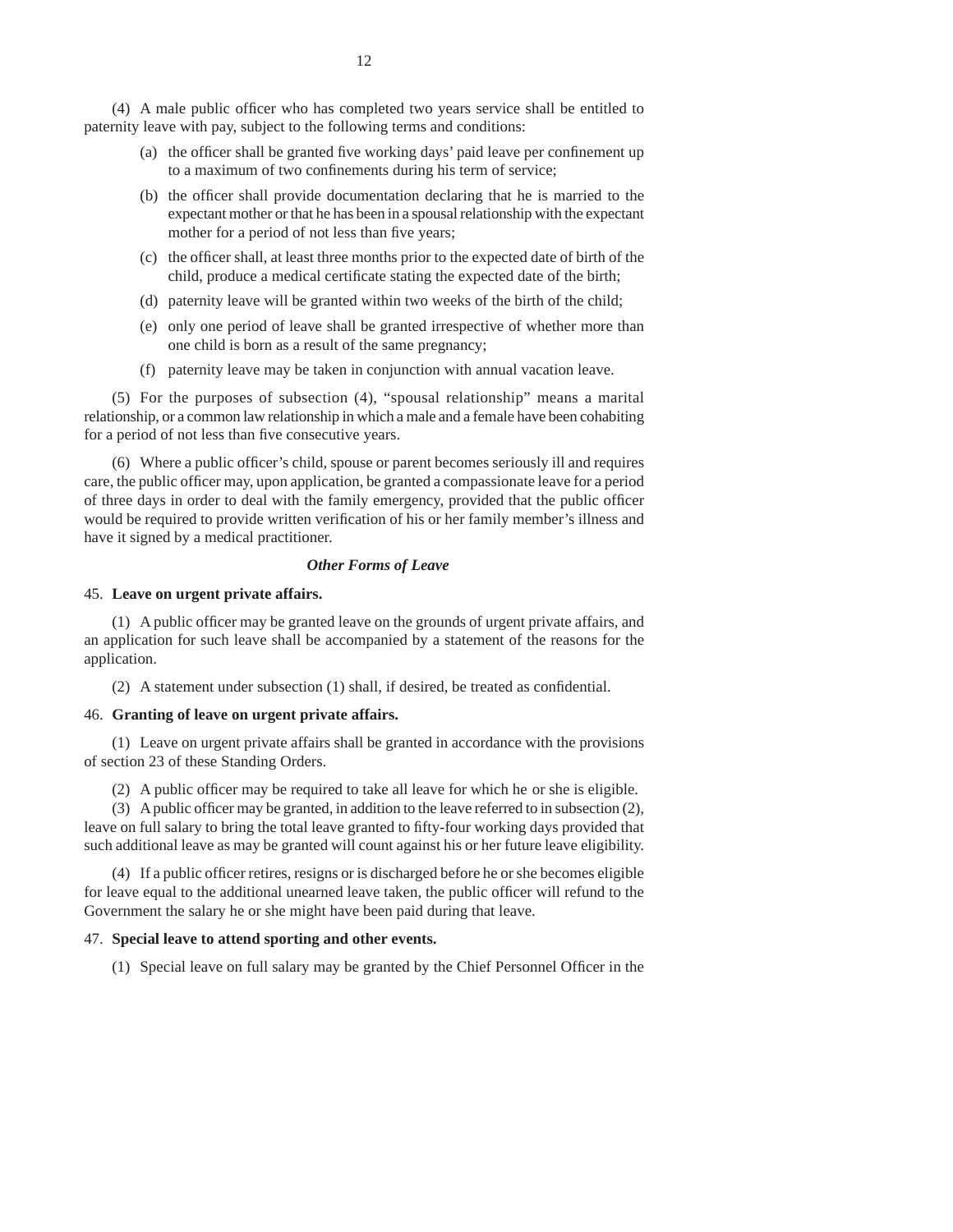following circumstances:

- (a) to enable public officers who are selected by the proper authorities to represent Saint Christopher and Nevis or the West Indies in sports events;
- (b) to enable public officers who belong to legally recognised organisations and are selected by the proper authorities to attend gatherings of a national, regional or international character connected with such organisations;
- (c) to enable representatives of staff associations and trade unions to attend seminars, conferences, workshops in connection with the performance of the aims and objectives of their organisations;
- (d) to enable public officers who are selected by the proper authorities to represent a State or Inter-State or international side either in an administrative capacity or as a participant.

(2) Special leave under this section shall be limited to not more than one calendar month on anyone occasion or in anyone year and any leave required over and above this maximum shall be counted as leave without salary except that in any special case additional leave on full or half salary may be granted.

#### 48. **Study leave.**

(1) Study leave may be granted to a public officer who

- (a) has been appointed to the service for a period of five years;
- (b) is nominated by the Government to attend a course of study;
- (c) attends a course of study at his or her own request, with the approval of the Government; or
- (d) is personally granted a bursary or other award to follow a Government approved course of study.

(2) Where a public officer is nominated by the Government to attend a course of study the following conditions shall apply:

- (a) a Government approved course of study is a course for which Government has specifically chosen a public officer, but not a course of training which a public officer selects of his or her own volition even if the course was advertised by Government and the public officer approved;
- (b) a Government approved course should be of not more than two years duration (Certificate, Diploma, Attachment) and only in exceptional cases should they provide for training at degree level;
- (c) a public officer should not forfeit part of his or her vacation leave towards study leave if he or she is on a Government approved course as he or she is regarded as being on duty;
- (d) a public officer on study leave should not earn vacation for any period in excess of one year's leave entitlement;
- (e) a public officer may be permitted at the conclusion of a course of study overseas to spend his or her earned leave abroad;
- (f) a public officers who is selected by the Government for a Government approved course of study and considered to be on duty shall receive full pay.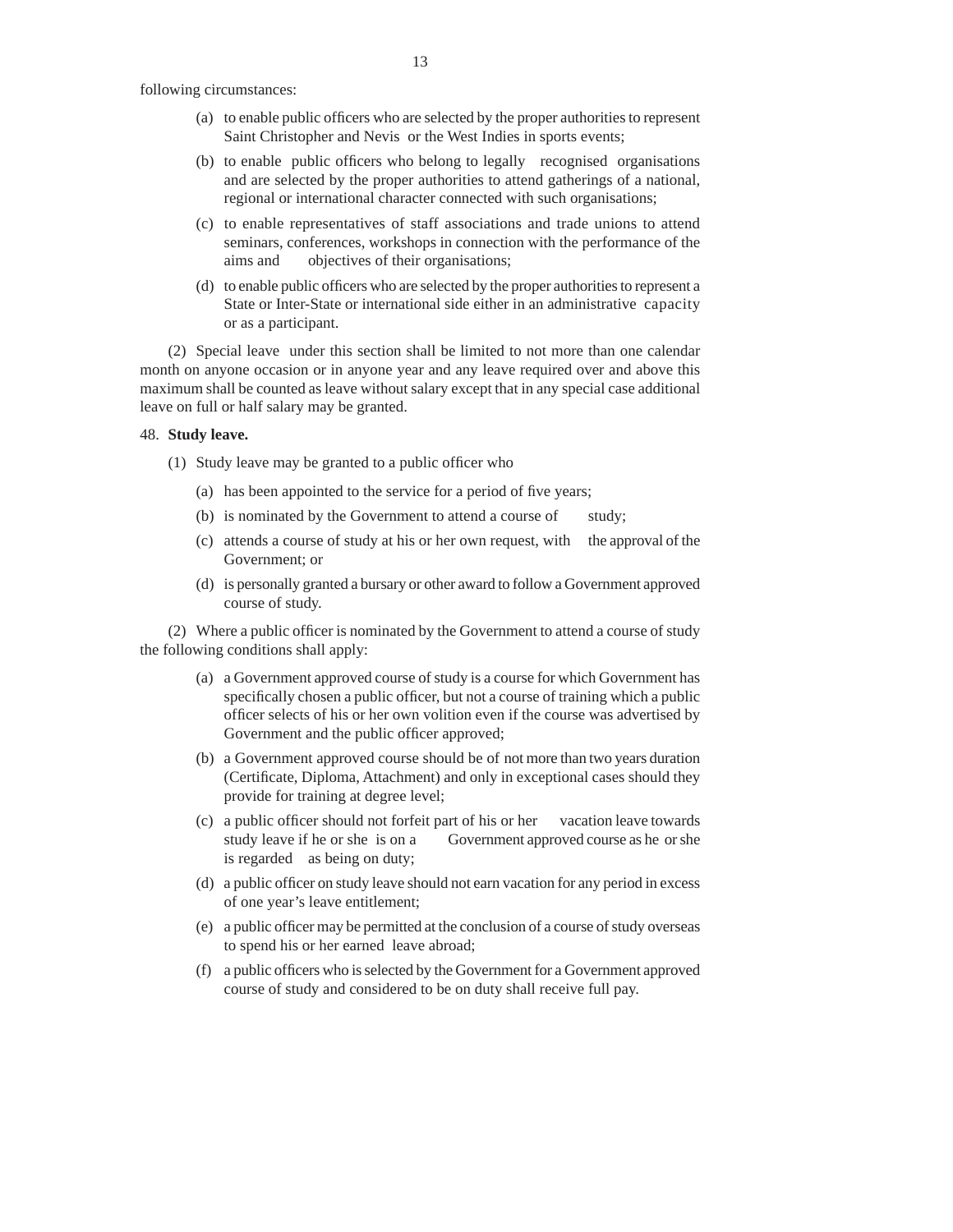(3) A public officer who receives a bursary or other award to attend a course of study or is otherwise accepted for admission to a course but is not nominated by the Government to attend the course, shall apply for approval of his or her attendance, at the course.

(4) If approval for attendance at a course is given under subsection (3), the following conditions shall apply:

- (a) a public officer who has been confirmed in a pensionable office shall be granted study leave without pay for the full period of the course;
- (b) a public officer who has not been confirmed in his or her appointment shall resign his or her appointment if he or she wishes to attend the course, provided that in either case, a public officer may be granted the full amount of leave for which he or she is eligible.

### 49. **Offi cer to execute a bond.**

(1) The grant of study leave referred to in section 48.(1) (a) of these Standing Orders will be subject to the execution of an agreement by the public officer who is granted study leave to undertake to remain in the Public Service of Saint Christopher and Nevis for a minimum period specified under subsection  $(2)$  after the expiry of his or her leave.

- (2) The minimum period referred to in subsection (1) shall be,
	- (a) where a public officer attends a course of more than three months but less than six months duration, twelve months;
	- (b) where a public officer attends a course of more than six months but less than two years duration, two years;
	- (c) where a public officer attends a course of more than two years but less than four years duration, three years;
	- (d) where a public officer attends a course of four years and or more, five years.

(3) The agreement referred to in subsection (1), shall take the form of a bond with or without sureties, and if a public officer fails to be bound by the bond, he or his sureties shall be liable to repay to the Government all or any part of any allowances, fares, passages and salary paid to him or her during the period of the course as the Financial Secretary may specify.

#### 50. **Assistance when granted leave to attend course of training or study.**

In exceptional cases, a public officer who is granted study leave on half pay or no pay to attend a course of training or study abroad may be granted financial assistance in the form of a loan in addition to any leave salary payable, at a rate determined in the light of the prevailing circumstances.

## 51. **Examination fees may be paid by the government.**

Where a public officer is nominated by Government to attend a course of study and is granted leave for that purpose, his or her tuition and examination fees may, upon application by the officer before attending the course, be paid by the Government, unless such fees are included in any bursary or award which is made to him or her.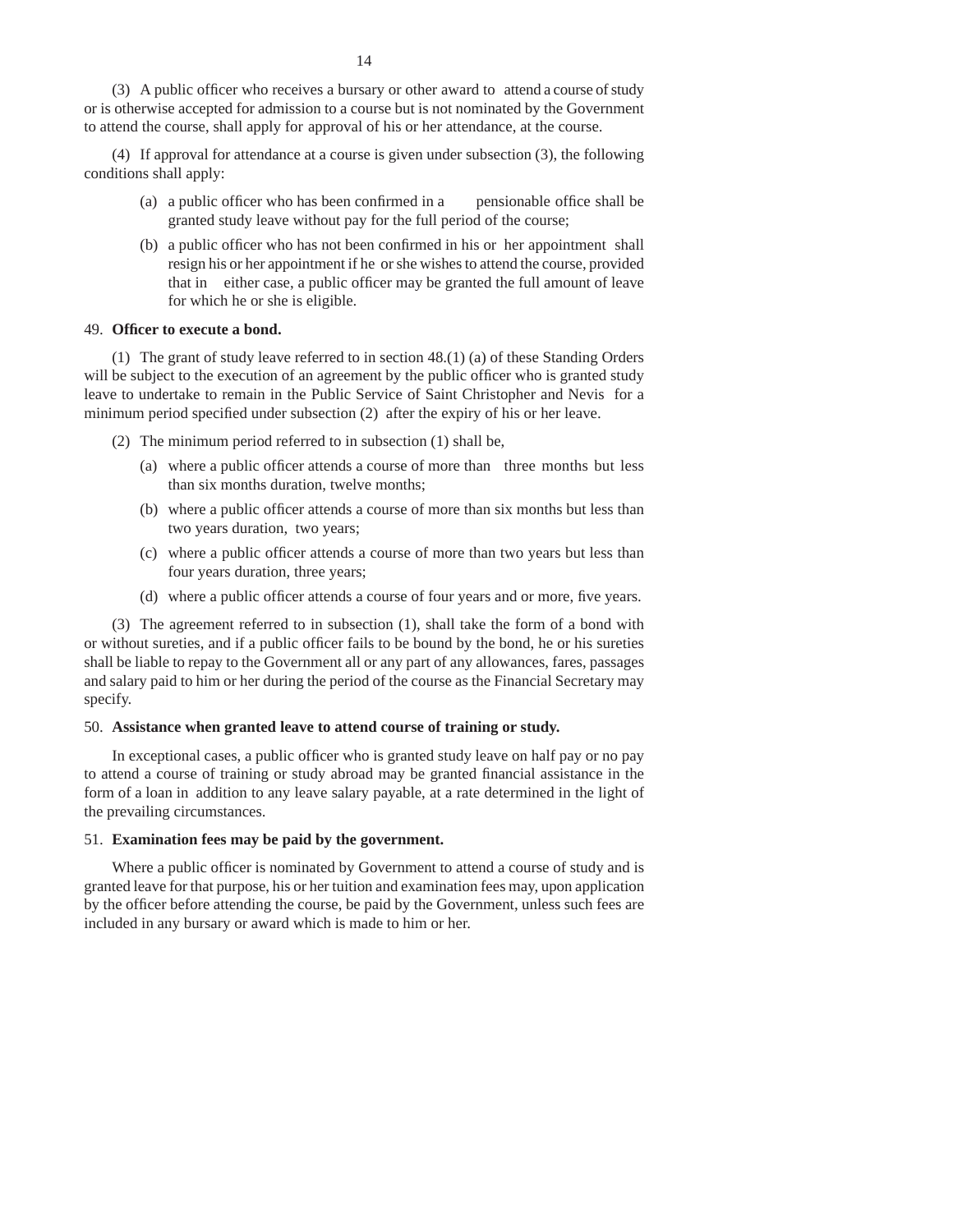### *Miscellaneous Provisions*

#### 52. **Leave registers and leave accounts.**

(1) A Permanent Secretary or Head of Department is required to maintain a Departmental Leave Register in which leave granted by him or her shall be recorded.

(2) A Permanent Secretary shall, in addition, maintain individual leave accounts in the prescribed form in respect of all public officers in his or her Department.

(3) When a public officer is transferred from one Department to another his or her leave account shall be forwarded to the other Department.

 $(4)$  All earned leave other than departmental leave shall be entered in a public officer's leave account.

#### 53. **On death of an offi cer, cash equivalent of earned leave payable.**

On the death of a public officer cash equivalent of any departmental or vacation leave which he or he has earned shall be paid to his or her estate.

#### 54. **Leave to count as pensionable service.**

(1) Leave granted on full or half pay counts as pensionable service.

(2) Leave granted, without pay does not break continuity of pensionable service but it counts as pensionable service only when granted on grounds of public policy.

#### 55. **No pay leave to be discounted.**

Leave without pay in excess of three months will not count for purposes of increment.

#### 56. **Return to duty to be reported.**

The resumption of duty by a public officer after leave other than departmental leave shall be reported in writing by the Permanent Secretary or Head of Department to the Chief Personnel Officer, Accountant-General and Director of Audit.

## **PART IV - ADVANCES, SUBSISTENCE, TRAVELLING AND OTHER ALLOWANCES**

#### *Advances*

#### 57. **Advances in general.**

(1) A public officer may, with the approval of the Financial Secretary, receive advances from public funds for the purposes and on the conditions set out in this Part.

(2) Where such an advance is not specifically provided in these Orders, an advance may be made in exceptional circumstances with the prior approval of Financial Secretary, and in each case of such advance the conditions of security, interest and the mode of repayment should be settled before granting it.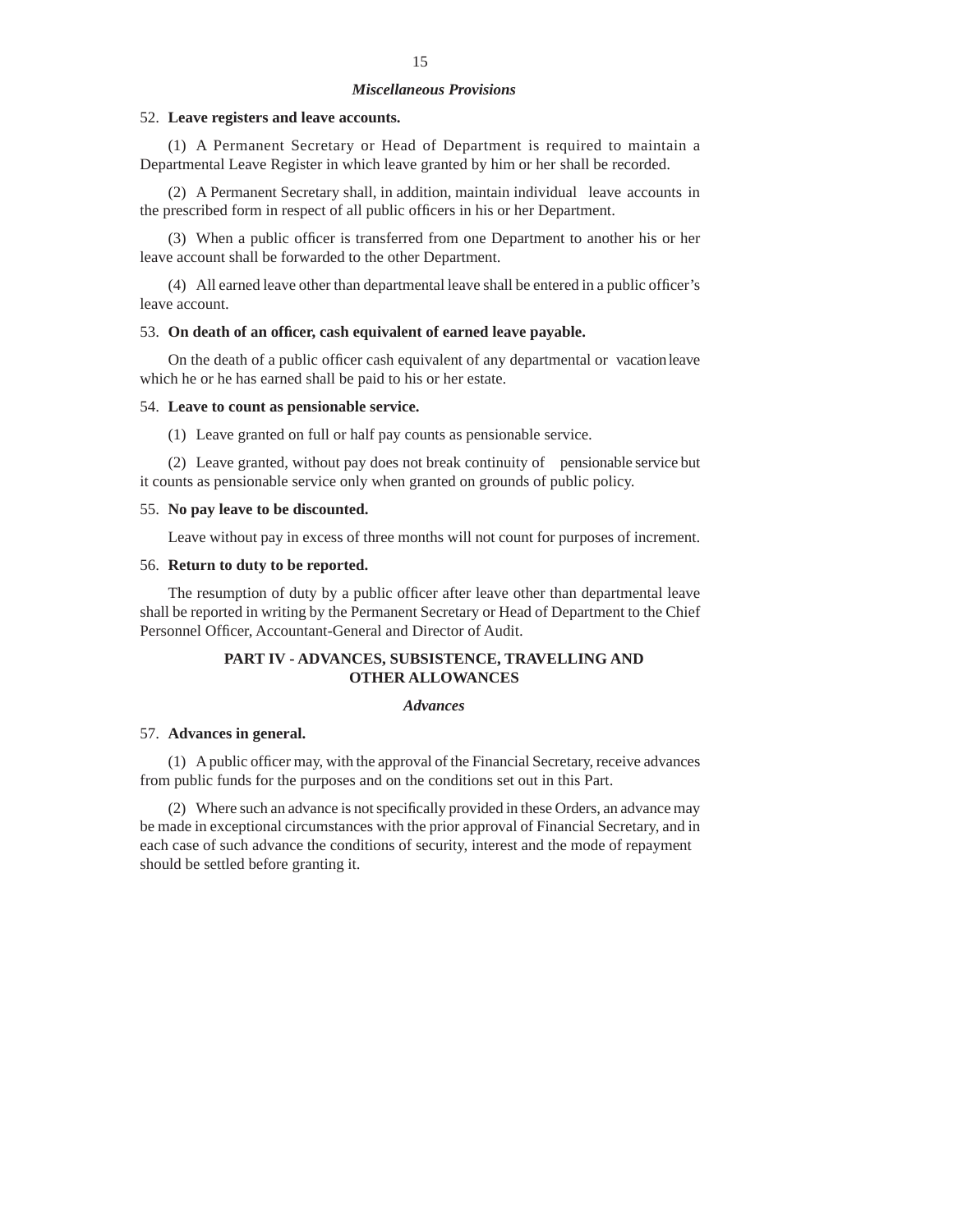#### 58. **Advances to offi cers travelling on duty.**

(1) A public officer travelling on duty to another country may be given an interest free advance in anticipation of subsistence allowance.

 $(2)$  A public officer who is required to travel on duty may be given an interest free advance before leaving his or her station on account of hotel expenses.

(3) An advance under subsection (1) or (2) shall not exceed the total amount that would be drawn by that public officer at the authorised rate payable to him or her for the period that he or she is expected to be out of Saint Christopher and Nevis.

(4) An advance under subsection (2), shall be accounted for and retired in full within fourteen days of the public officer's return to Saint Christopher and Nevis and no advance shall be drawn while any portion of a previous similar advance remains outstanding.

### *Subsistence Allowance*

#### 59. **Subsistence allowance on travel duty.**

 $(1)$  The payment of a subsistence allowance is intended to ensure that a public officer who is required to travel on duty outside of Saint Christopher and Nevis who is absent on duty from his or her station over-night shall not be out of pocket as a result, and that the officer shall not derive any pecuniary benefit from travel duty.

(2) Subsistence allowance shall be calculated to meet only the additional expenditure which a public officer when travelling on duty away from home is obliged to incur over and above the expense which he or she would otherwise normally incur at home.

## 60. **Subsistence allowance payable in respect of journeys within Saint Christopher and Nevis.**

A public officer who is absent overnight from his or her station on duty in Saint Christopher and Nevis will be eligible for subsistence allowance at the prescribed rates.

### 61. **Basis upon which subsistence allowance is calculated.**

The rates of subsistence allowance payable to public officers while on official Government duty abroad shall be determined, from time to time, by the Ministry of Finance.

### 62. **Subsistence allowance when on duty outside Saint Christopher and Nevis.**

A public officer who is required to travel on duty outside Saint Christopher and Nevis to attend conferences, meetings, official functions or on training shall receive subsistence allowance at the prescribed rates.

#### *Travelling Allowance*

#### 63. **Travelling offi cers.**

(1) A public officer who is the holder of a travelling post shall be eligible for regular or commuted vehicle allowances.

 $(2)$  The rates of regular or commuted allowances payable to public officers referred to in subsection (1) shall be determined, from time to time, by the Ministry of Finance**.**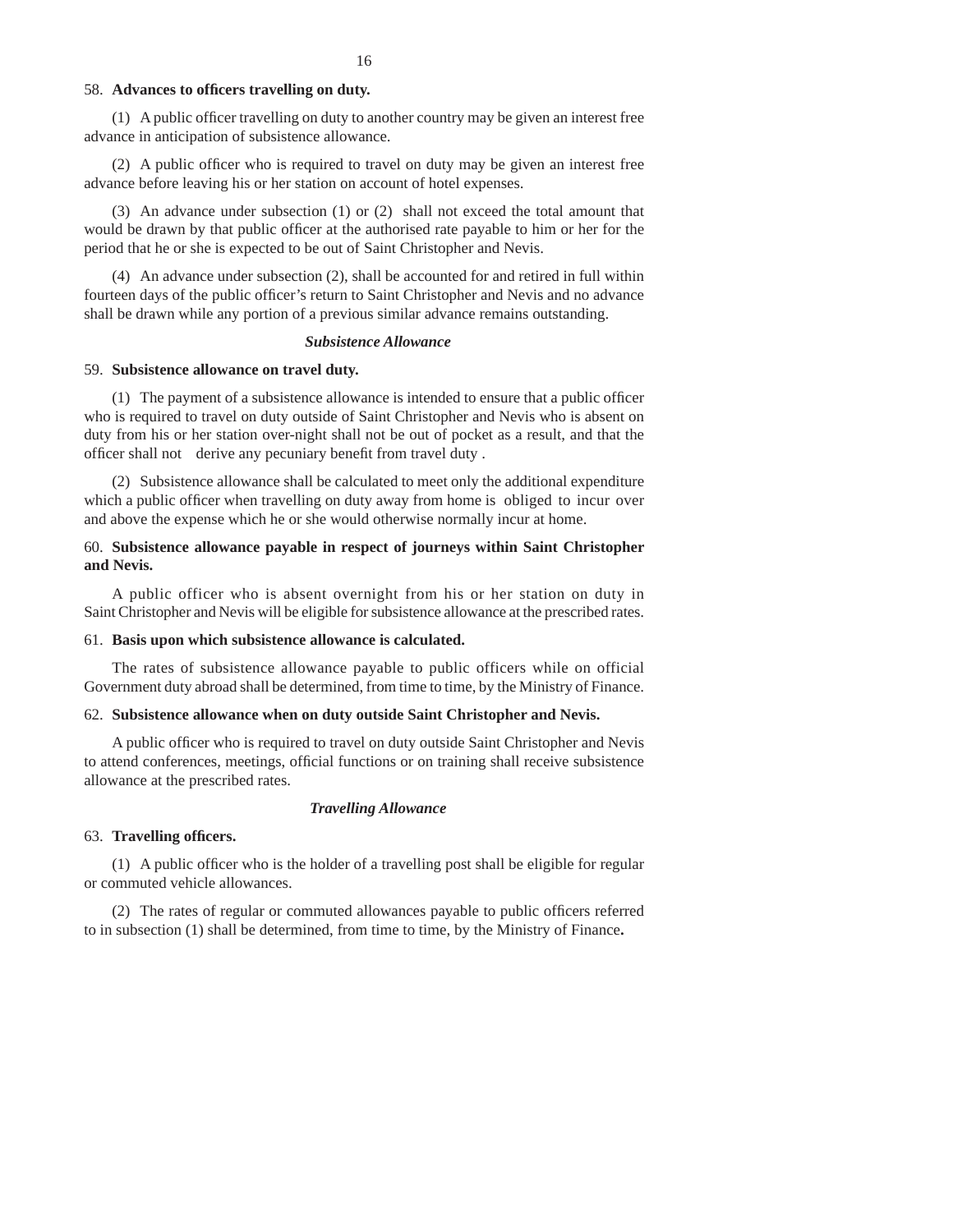#### 64. **Mileage allowance.**

A public officer who is not eligible for vehicle allowance will receive a mileage allowance in respect of travelling under-taken with the prior approval of his or her Permanent Secretary or Head of Department in his or her own car on official duties.

#### 65. **Rates of payment of vehicle and mileage allowances.**

(1) The rates of regular and commuted vehicle allowances and mileage allowances shall be as prescribed by Cabinet, from time to time.

(2) The payment of vehicle allowances shall be dependent upon the public officer concerned maintaining the car in respect of which the allowance is paid, in a road worthy condition and using it for official travelling, and it shall be in the discretion of the Financial Secretary to authorise the continuation of the allowance during any period when the vehicle is temporarily not roadworthy.

#### 66. **Mileage records and mileage allowance claims.**

 $(1)$  A public officer in receipt of mileage allowance are required to keep a daily record of his or her journey on duty.

(2) A record referred to in subsection (1) record must show the dates, places visited and actual mileage.

(3) A Head of Department or Permanent Secretary shall be responsible for ensuring that proper records for mileage allowance are kept.

 $(4)$  A public officer shall submit a claim for the payment of mileage allowance in the prescribed form monthly within three days of the end of the month in which the expenditure was incurred, together with a certified statement of places visited, dates, distances travelled and the nature of the duty performed and responsibility for the correctness of the claim will rest on the public officer making the claim.

### 67. **Continuation of allowances when a public offi cer is removed from travelling duties.**

(1) Where a public officer who is in receipt of a regular or commuted vehicle allowance is transferred permanently to a post in which he or she is not entitled to such vehicle allowance, the public officer shall receive the vehicle allowance for a period not exceeding four months if the public officer maintains the vehicle for his or her use during that period.

 $(2)$  When the public officer who is in receipt of a regular or a commuted vehicle allowance is appointed to act in a post in which a smaller allowance is attached, the public officer shall be paid the allowance attached to his or her substantive post for a period of four months if he or she maintains the car for his or her use during that period.

#### 68. **Continuation of allowance on leave.**

A regular or commuted vehicle allowance shall be payable to a public officer at the full rate during leave including sick leave.

#### 69. **Removal of baggage on transfer.**

(1) Where the transfer of a public officer from one station to another involves the conveyance of the public officer's baggage including furniture and household effects, the Head of Department or the Permanent Secretary shall arrange for the transportation of the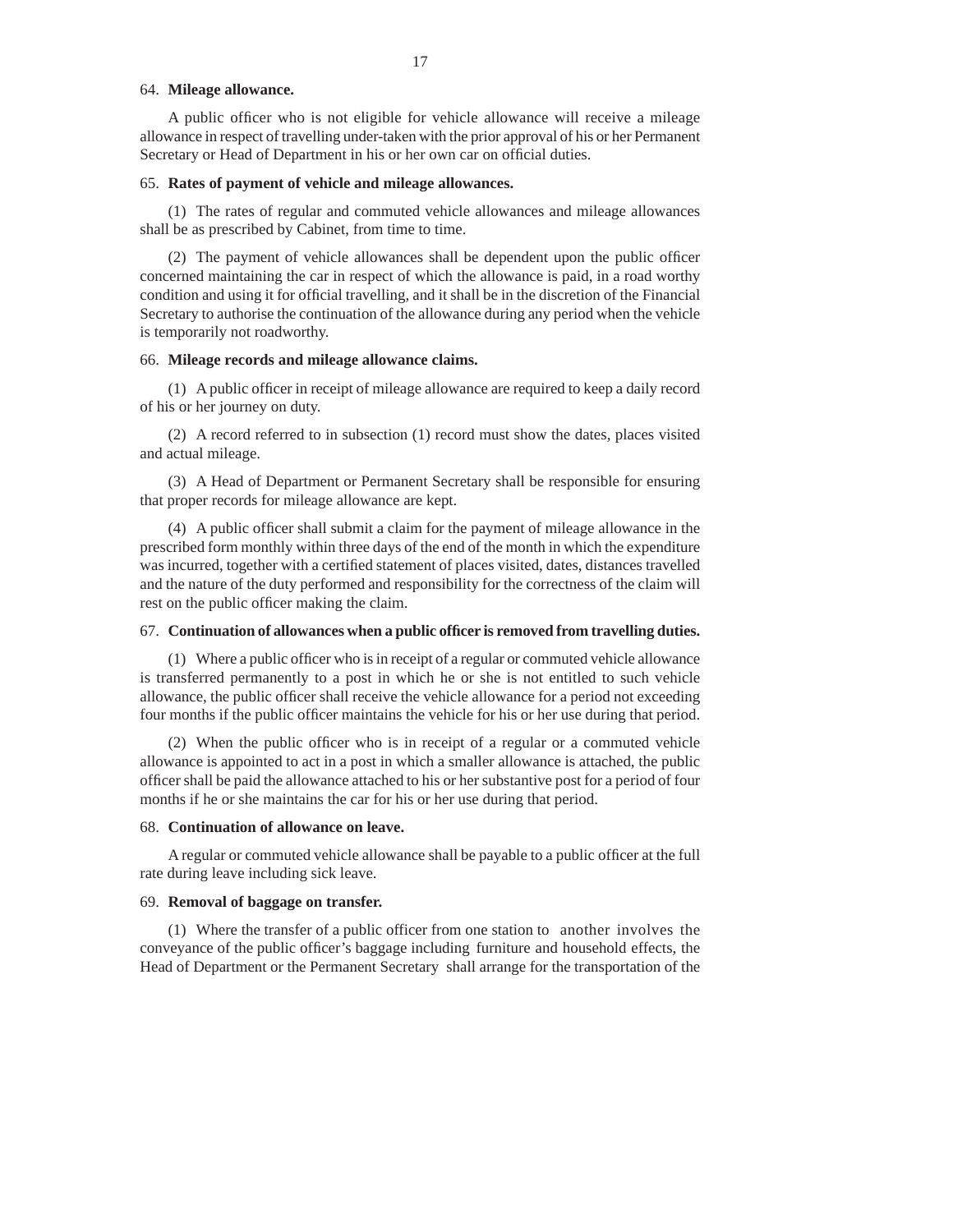public officer's baggage to his or her new station.

(2) If damage to baggage occurs during transit, such damage may be assessed and the value of the damage reimbursed to the public officer concerned provided that no reimbursement will be made if the cause of damage is due to faulty packing.

(3) Where Government is unable to provide transportation on the transfer of a public officer from one station to another, transportation expenses shall be provided to the public officer for the transfer of his or her family and household effects.

## **PART V – INITIATION AND PROCESSING OF LEGISLATION**

#### 70. **Promotion of new legislation or amending existing legislation**.

(1) Where it is proposed to promote new legislation or to promote an amendment to existing legislation or to make subsidiary legislation the procedure set out in Schedule 2 to these Standing Orders shall, subject to the provisions of subsection (2), be followed in all cases.

(2) The procedure as set out in that Schedule shall not be changed or varied in anyway except by Cabinet, and where a change or variation becomes necessary, Cabinet authority to that effect must be sought and obtained.

(3) The Chief Parliamentary Counsel's Department shall not give consideration to any request for the preparation of legislation which does not follow the procedure referred to in subsection  $(1)$ .

### 71. **Authority to draft legislation**.

Before drafting instructions are given to the Chief Parliamentary Counsel for drafting Bills or subsidiary legislation, the instructing Ministry or Department shall

- (a) seek Cabinet approval in principle authorising the subject legislation; or
- (b) request through its Minister the authority of the Attorney-General or Solicitor General for the legislation to be drafted without the prior approval of Cabinet, provided that such approval shall be given only in special circumstances.

#### 72. **Instructions to Chief Parliamentary Counsel.**

(1) When Cabinet has approved the proposals for legislation, the instructing Ministry or Department shall then forward copies of the Minister's Cabinet memorandum and the Cabinet Minute together with any other relevant papers so that the legislative draftsperson is given the clearest possible explanation of what it is intended to achieve by the legislation to be drafted.

(2) For the purposes of this section, the instructing Ministry or Department shall comply with the provisions of Part III of Schedule 2 to these Orders.

#### 73. **Allocation of drafting duties**.

(1) The particular drafting task shall be assigned to a particular legislative draftsperson by the Chief Parliamentary Counsel, and such officer shall generally be responsible for the legislation until it is enacted.

(2) Officers in the Ministry or Department promoting the legislation may be called on to attend a number of conferences with the legislative draftsperson and will be expected to seek out and provide all information that may be required for the purposes of drafting the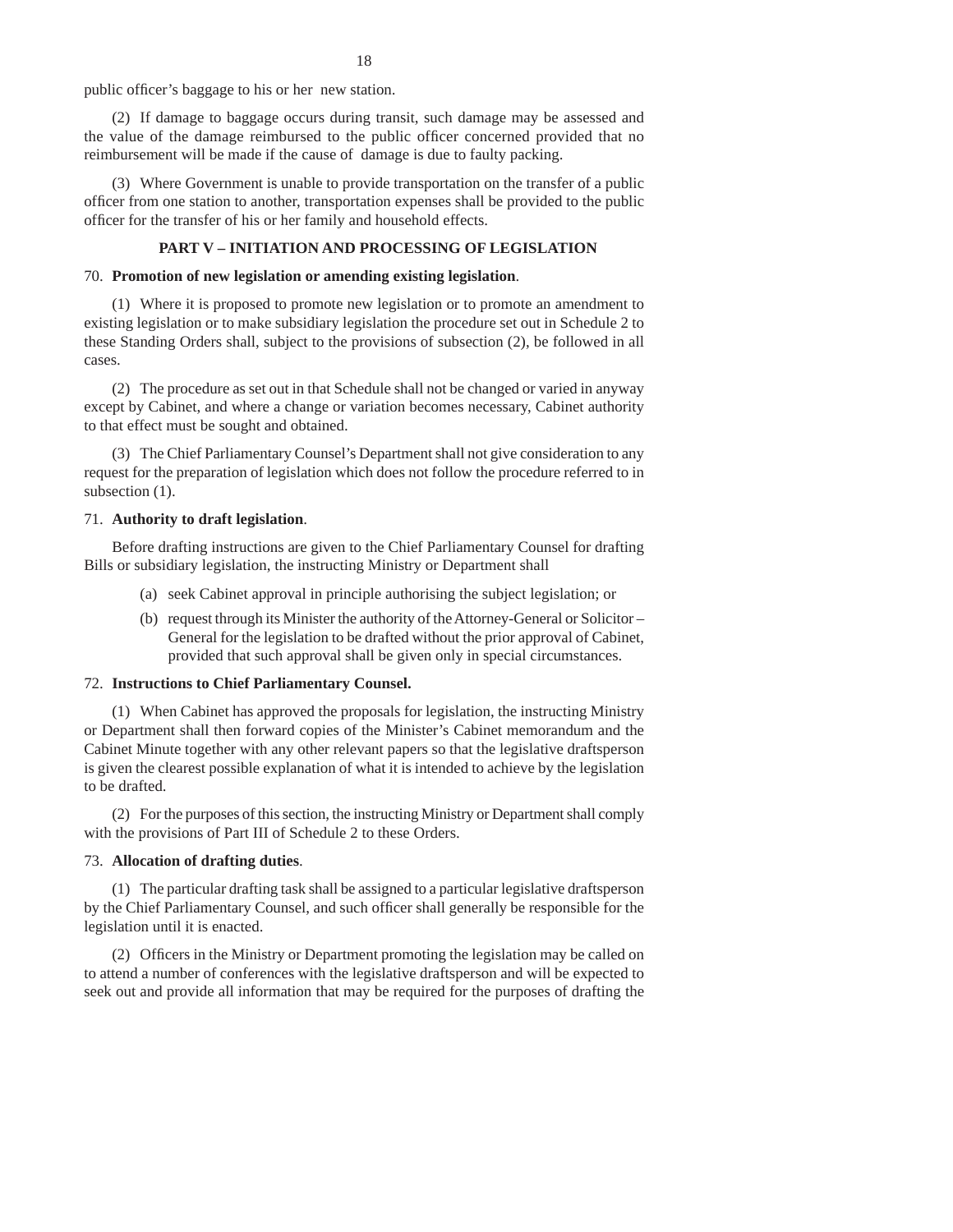legislation.

#### 74. **Scrutiny of draft legislation**.

The draft of any legislation when ready shall be provided to the instructing Ministry or Department, and the Ministry or Department are required not only to examine the legislation critically but also to circulate the draft legislation to persons who, in the opinion of the instructing Ministry or Department, should be given an opportunity to comment on the draft.

#### 75. **Satisfaction of the Attorney-General and the Solicitor-General**.

The Chief Parliamentary Counsel shall bring to the personal attention of the Attorney-General and the Solicitor – General certain provisions in the legislation which is being drafted if such provisions

- (a) may have the effect of altering any provision of the Constitution;
- (b) may interfere with private property;
- (c) fail to preserve existing personal or similar rights;
- (d) might render a person stateless;
- (e) are contrary to the rule of law as generally understood in a democratic society;
- (f) might offend against the comity of nations or against public international law.

### 76. **Final draft legislation**.

(1) After the legislation has been drafted by the legislative draftsperson and approved by the promoting Ministry or Department and by the Attorney-General and Solicitor-General, if required, then the legislation shall be submitted to the Cabinet accompanied by a Memorandum of the subject Minister explaining the legal effect of the legislation's more important provisions.

(2) No Bill or subsidiary legislation shall be tabled in the National Assembly without Cabinet approval having obtained.

## **PART VI - QUARTERS, FURNITURE ETC.**

#### 77. **Free quarters.**

(1) The Minister may prescribe quarters which shall be free quarters.

(2) Free quarters will normally be unfurnished, and if furniture is provided by the Government, a furniture rental shall be charged.

#### 78. **Reduced rent quarters.**

(1) The Minister may prescribe quarters which shall be reduced rent quarters.

(2) A public officer occupying reduced rent quarters shall pay half the assessed rental up to a maximum of 10% of his or her salary.

(3) Reduced rent quarters will normally be unfurnished and if furniture is provided by the Government a furniture rental may be charged.

### 79. **Full rent quarters.**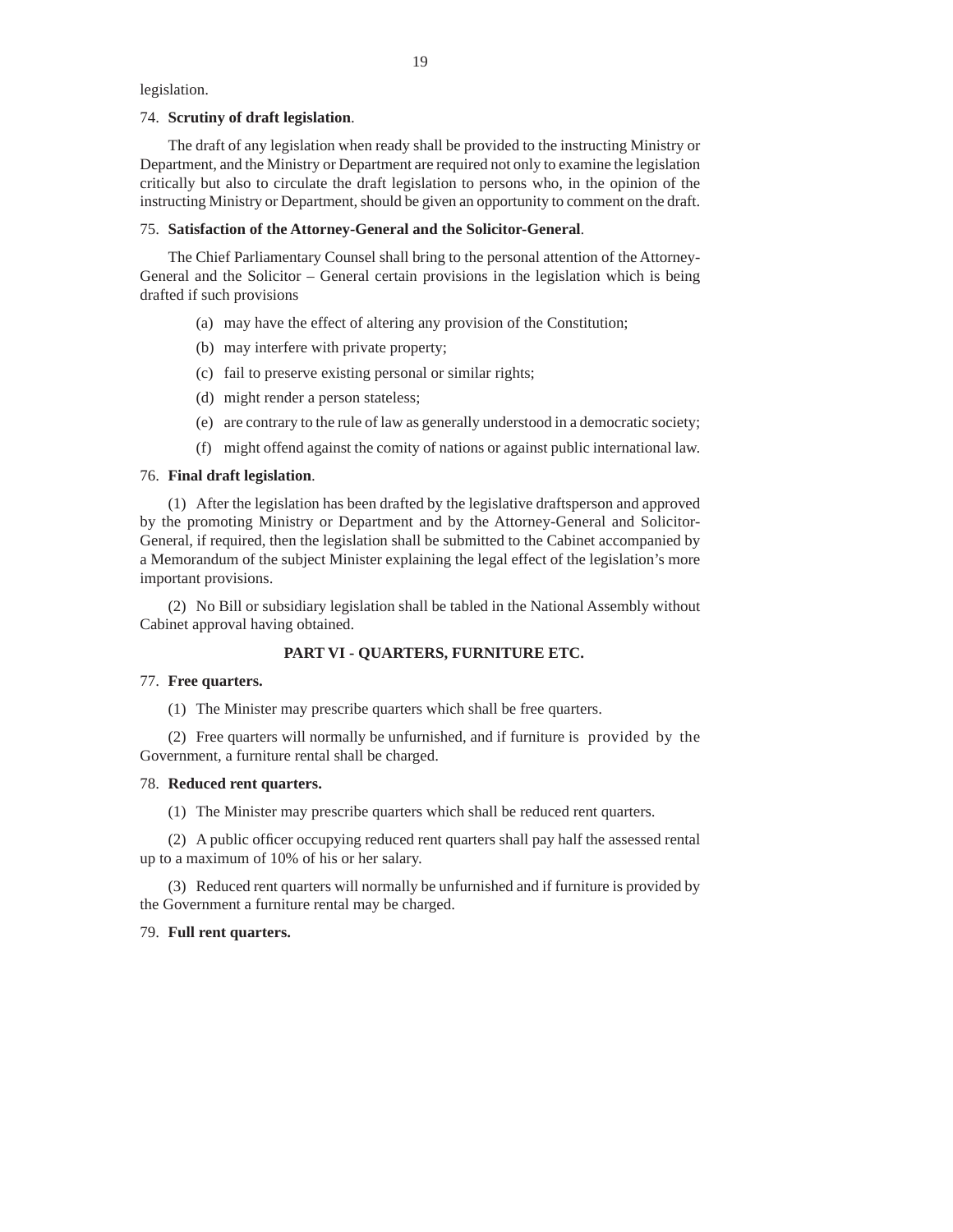(1) The Minister may prescribe quarters which may be quarters owned or rented by the Government, and which shall be termed full rent quarters.

(2) A public officer occupying full rent quarters shall be charged the assessed rental up to a maximum of 20% of his or her salary and if full rent quarters are furnished a furniture rental will be payable in addition.

### 80. **Furniture.**

(1) Basic furniture may be provided on the scale to be prescribed by the Minister, and at the rental of 12% per annum of the cost of the furniture or of the assessed value in the case of used furniture.

(2) Variation to the scale may be made only with the authority of Cabinet.

(3) Furniture in a quarter will be replaced when deemed unserviceable by the Chief Personnel Officer.

### 81. **Allocation of government quarters.**

 $(1)$  The allocation of Government quarters to entitled public officers shall be the responsibility of the Housing Committee, and a public officer who refuses a quarter allocated to him or her shall bear the full cost of providing himself or herself with housing.

(2) If a Government quarter assigned to a particular officer is for any reason left unoccupied by the public officer ordinarily entitled to occupy it, it may be allocated temporarily to another public officer by the Housing Committee.

(3) A public officer allocated Government quarters shall continue to pay rent for such quarters while on leave unless he or she vacates the quarters or the quarters are occupied temporarily by another officer with the approval of the Housing Committee.

### 82. **Sharing of quarters.**

(1) Officers sharing Government quarters shall be required to share the assessed rental of the quarters but in no case shall such officer be required to pay more than 10% of salary as rent.

(2) The assessed rental of any furniture provided by the Government will be shared equally.

(3) Government quarters may not be shared, however, without the approval of the Chief Personnel Officer.

#### 83. **Payment of rent.**

 $(1)$  Any rent due from a public officer in respect of Government quarters or furniture allocated to him or her shall be deducted from his salary at the end of each month in arrears.

 $(2)$  Rental is payable from the date on which a public officer takes over Government quarters to the date immediately preceding the date on which he or she hands them over, both date inclusive.

## 84. Duties of Chief Personnel Officer.

The Chief Personnel Officer will be responsible for

(a) maintaining inventories of all Government furniture and fittings taken over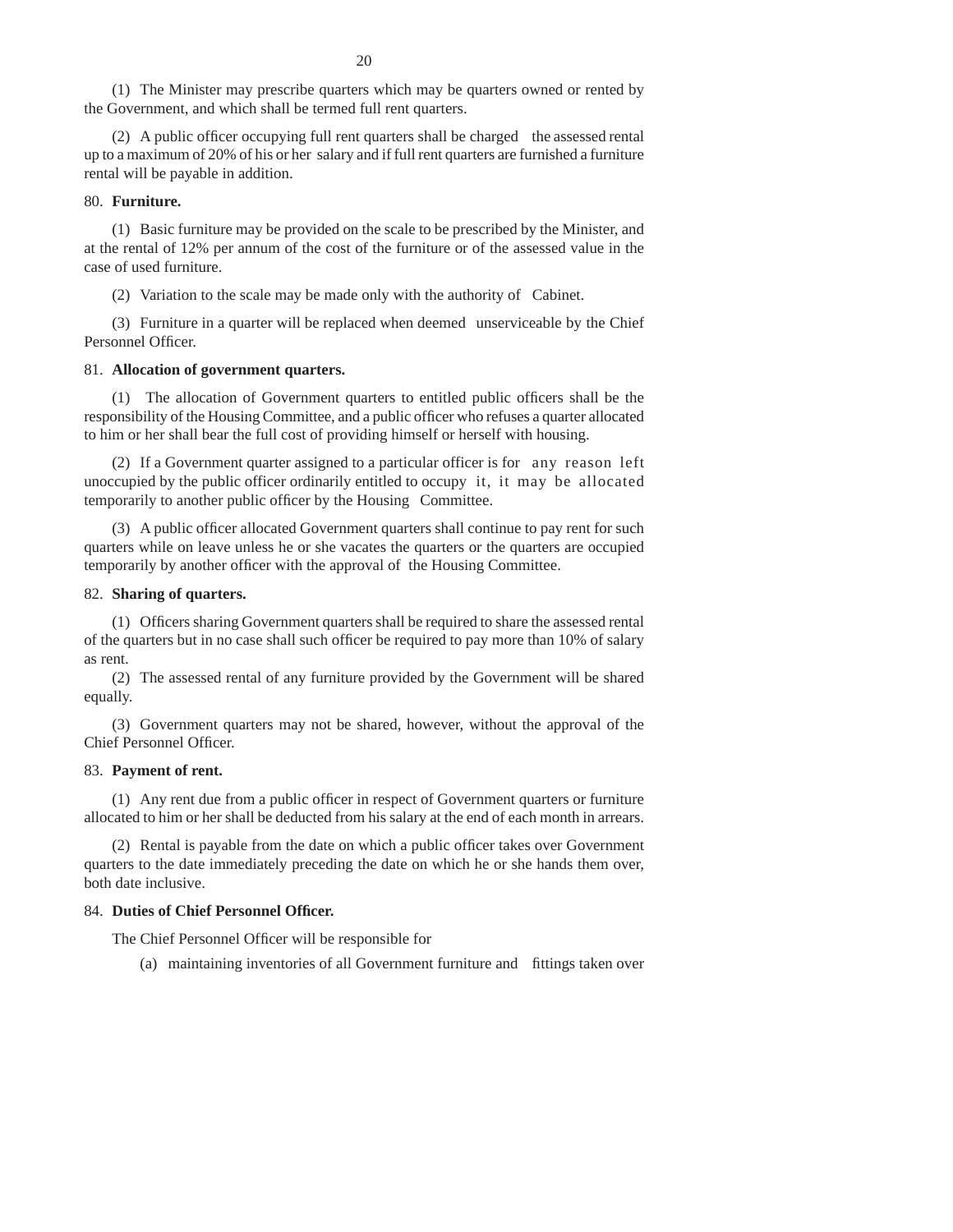- (b) the custody of the keys of all unoccupied government quarters;
- (c) taking over Government quarters vacated by officers and furniture returned by them for handing over Government quarters and furniture which are allocated to officers:
- (d) reporting to the Accountant-General the occupancy and vacation of all Government quarters, together with their assessed rental;
- (e) maintaining up to date records of the assessed rentals of all reduced rent and full rent quarters.

#### 85. **Handing over and taking over of Government Quarters and furniture.**

(1) The custody of Government quarters and furniture shall be with the Chief Personnel Officer.

(2) An incoming occupant of Government quarters must acknowledge receipt of the Government quarters and all articles of Government furniture and equipment therein by signing the inventory.

(3) An out-going occupant of Government quarters shall hand over the keys of the quarters he or she is vacating and all articles of Government furniture and equipment as per inventory to the Chief Personnel Officer or to a public officer authorised by the Chief Personnel Officer who will check and sign the inventory in acknowledgment of their surrender.

 $(4)$  A public officer who is provided with Government quarters shall give at least one month's notice to the Chief Personnel Officer before he or she intends to surrender it.

#### 86. **Offi cer's liability for defi ciencies or damages.**

A public officer occupying Government quarters shall be liable for the cost of making good any deficiency, damage or neglect discovered during his or her occupancy or at the time he or she hands over the Government quarters.

## 87. Responsibilities of officer for Government Quarters.

(1) A public officer shall take reasonable care of the Government quarters and its fixtures and all articles of Government furniture allocated to him or her.

(2) A public officer who is allocated Government quarters shall not alter the structure of the fixtures.

 $(3)$  If any alteration is desired, the public officer may make an application to the Chief Personnel Officer.

(4) All defects in Government quarters occupied by a public officer shall be reported promptly by the public officer to the Chief Personnel Officer.

(5) A public officer who is occupying Government Quarters is responsible for maintaining the grounds of Government quarters in reasonable conditions.

(6) If the grounds are neglected, the Department of Public Works may direct the public officer to restore them to a neat and orderly state and if the direction is not complied with within such period as may be allowed the Minister responsible for Public Works may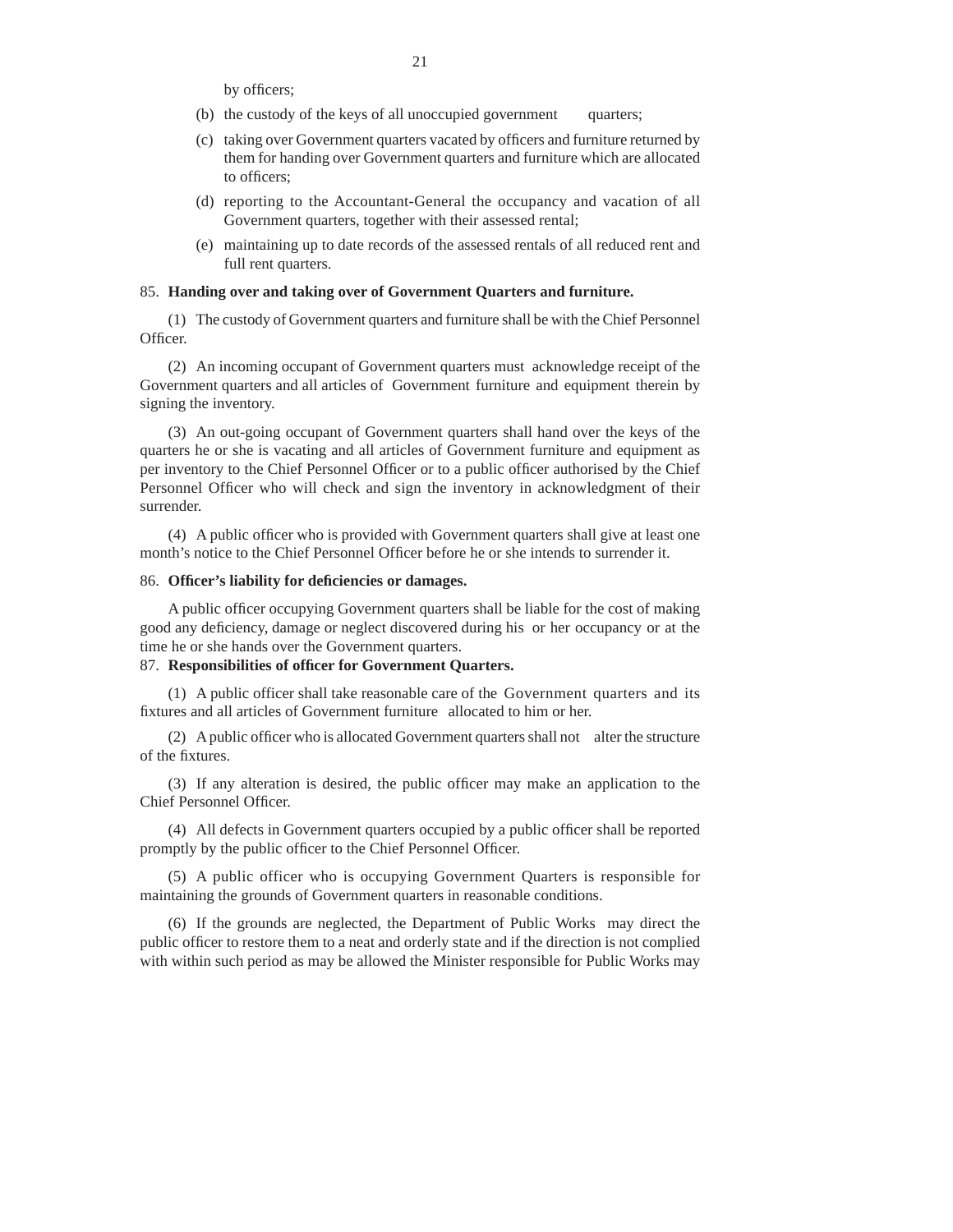direct the Chief Engineer, Ministry of Public Works, to effect the desired improvements at the expense of the public officer concerned.

#### 88. Quarters for members of officer's family only.

 $(1)$  Government quarters are intended for the accommodation of public officers, their wives, husband, children and dependent relatives only.

(2) No part of any Government quarters may be sublet or occupied by another family unit, whether relatives or friends, without the formal permission of the Chief Personnel Officer.

#### 89. **Termination of tenancy.**

The Department of Public Works may terminate the tenancy of Government Quarters at any time by giving three months notice to the occupant.

## **PART VII – GENERAL PROVISIONS**

### 90. **Channels of communication.**

(1) A public officer who wishes to make representations relating to his or her conditions of service or any other matter of public nature shall first address the Permanent Secretary or Head of Department through his or her Supervisor.

 $(2)$  If a public officer is not satisfied by a reply received after representation made under subsection  $(1)$ , he or she may write a response to the Chief Personnel Officer through the Head of Department or Permanent Secretary and the Permanent Secretary or Head of Department shall together with the response in a separate memorandum submit his or her own views on the representation made.

(3) The Chief Personnel Officer shall address his or her reply to the public officer through the Permanent Secretary or Head of Department.

(4) Representations received other than through the correct channel shall be returned unanswered to the public officer through the Permanent Secretary or Head of Department.

#### 91. Annual confidential report.

 $(1)$  A confidential report on a public officer below the level of Head of Department shall be prepared bi-annually in the form specified and submitted to the Chief Personnel Officer during the months of January and July for the six months preceding the date of the confidential report.

- (2) A report on
	- (a) a Head of Division shall be made by the Permanent Secretary or Head of Department;
	- (b) any other public officer shall be made by the Supervisor or the Head of Division, Head of Department or the Permanent Secretary.

(3) Confidential reports shall be transmitted in duplicate on the form prescribed by the Minister to the Chief Personnel Officer who will forward one copy to the Secretary to the Commission.

### 92. **Reports may be submitted at other times.**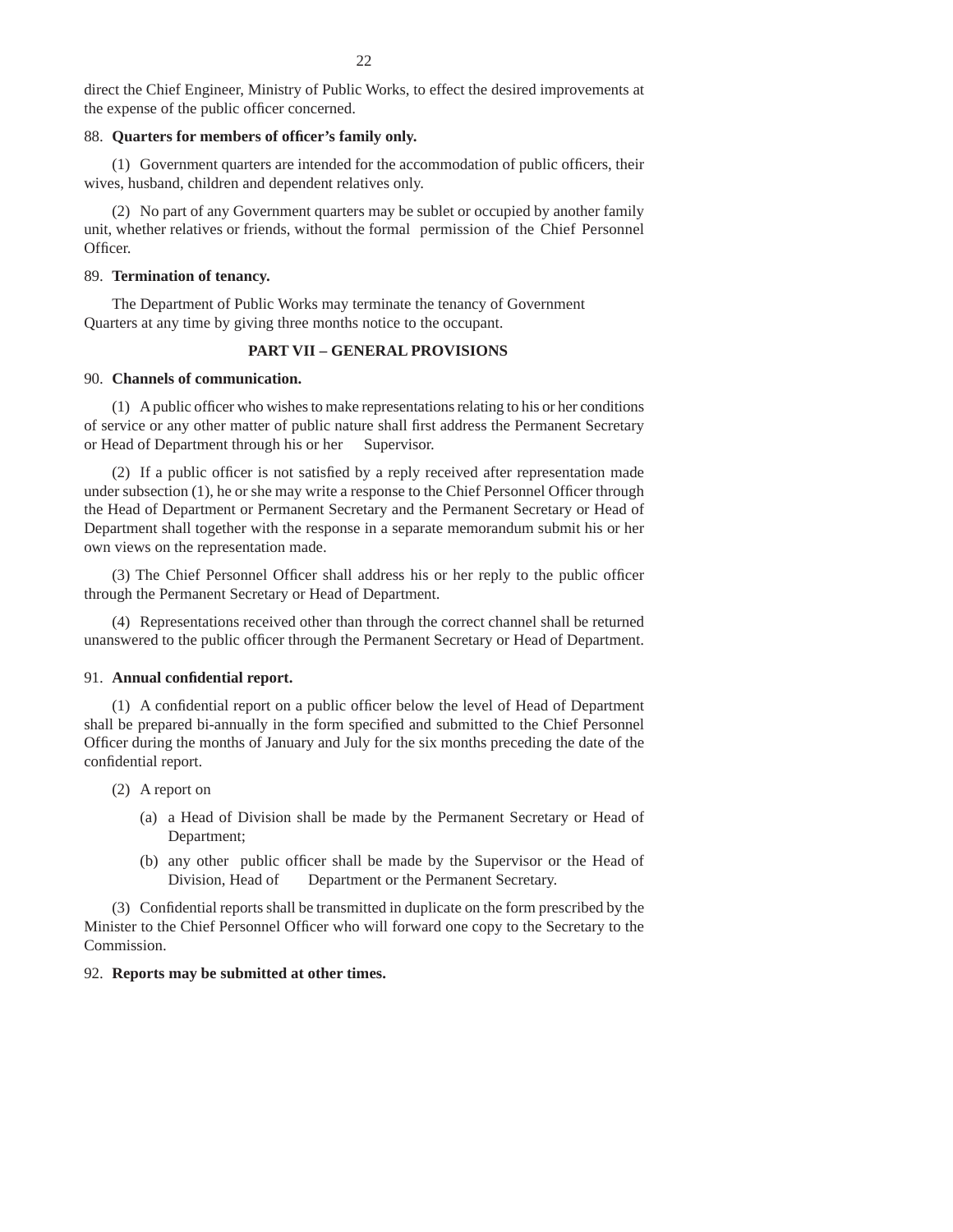Where there are special reasons, confidential reports on a public officer may be submitted at any time or may be called for by the Chief Personnel Officer.

#### 93. Confidential reports to be shown to officer reported on.

 $(1)$  A confidential report on a public officer's performance shall be discussed with the public officer before it is forwarded to the Permanent Secretary of his or her Department and the Chief Personnel Officer.

(2) If a public officer's work is found to be unsatisfactory in any respect, and it is felt that he or she is capable of improvement, he or she shall be warned before his or her confidential report is written.

 $(3)$  A copy of the warning letter and of any reply which the public officer may make shall be forwarded to the Chief Personnel Officer at the time the annual confidential report on the public officer is submitted.

#### 94. Death of a public officer to be reported immediately.

A Permanent Secretary or Head of Department shall report the death of public officer in the Department immediately to the Chief Personnel Officer.

### 95. **Next of kin.**

 $(1)$  On first appointment, a public officer is required to notify the Chief Personnel Officer of the names and addresses of not more than two relatives or friends whom he or she would wish to be informed in the event of his or her death or serious illness.

(2) Any change in those particulars should be notified promptly to the Chief Personnel Officer.

#### 96. **Death or injury to a public officer.**

(1) If a public officer is killed or injured as a result of an accident while he or she is on duty, an immediate investigation shall be made and the Permanent Secretary and a Board of Enquiry shall be appointed by the Cabinet to investigate the circumstances of the death or injury.

(2) The report of the Board of Enquiry shall be sent to the Chief Personnel Officer as soon as practicable.

#### 97. **Upkeep of public buildings.**

(1) A Permanent Secretary or Head of Department shall be responsible for ensuring that public buildings under his or her charge

- (a) are equipped, where necessary, with extinguishers and that arrangements are made for the periodical examination of such equipment and supply of refills; or
- (b) are as far as practicable, hurricane proof, and that all doors, windows and other entrance or exits are made secure on notification of a hurricane warning.

(2) Unless otherwise expressly stated, the responsibility for maintaining all Government buildings vests in the Ministry of Public Works, Transport and Utilities.

#### 98. **Loss of, or damage to, private property.**

A public officer shall not be entitled to compensation in respect of losses of, or damage, to private property incurred through fire, theft, riots, or other causes, in the course of duties,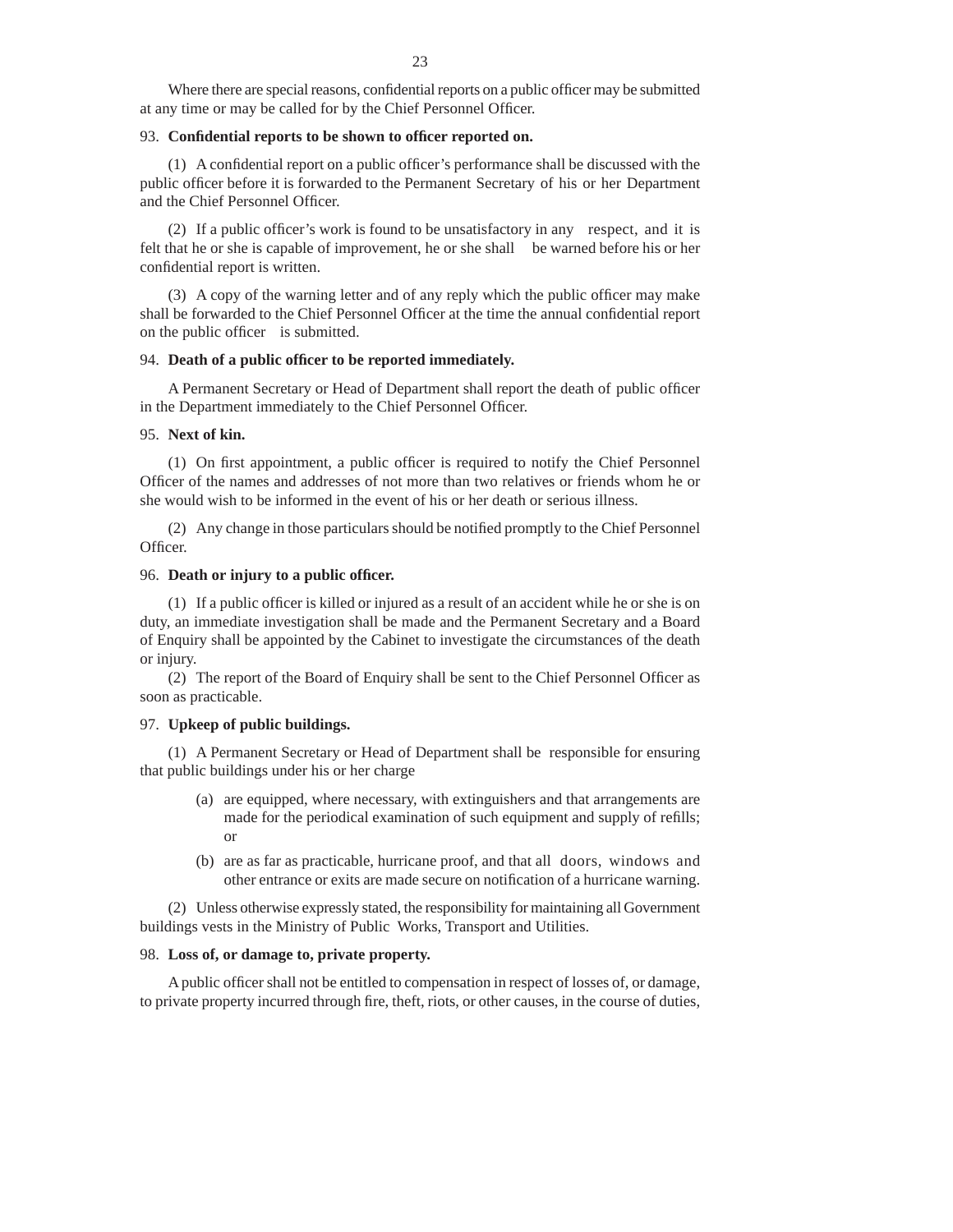but in special cases the grant of compensation may be made as an act of grace.

## 99. **Occupation of public building by Departments.**

(1) A Permanent Secretary or Head of Department is required to keep a register of all keys to buildings under his or her control.

(2) A public officer to whom keys are issued for retention will be required to acknowledge the receipt of keys by signature in the register kept under section (1).

(3) Duplicates of keys shall not be kept in the office of the buildings for which they are used.

(4) A Permanent Secretary or Head of Department shall ensure that keys of offices and buildings are entrusted only by responsible public officers.

(5) Any loss of keys must be reported at once to the Permanent Secretary or Head of Department.

 $(6)$  A public officer entrusted with keys under this section is personally responsible for their adequate care.

(7) The loss of any key in circumstances suggesting negligence by the public officer concerned will render him or her personally liable for any expenses incurred by the Government in its replacement or in furnishing new locks and keys.

(8) The Accountant-General shall keep all duplicate keys of safes in the Treasury vault and maintain a record of all safe and public officers to whom the safe keys are issued.

(9) A public officer to whom the safe keys are issued is personally responsible for their security and shall report losses immediately to the Accountant-General.

#### 100. **Franking of official correspondence.**

Official correspondence, including letters, printed matter and miscellaneous packets, which is to be transmitted free by the post, must bear on the envelope or cover, the words "ON Saint Christopher and Nevis Government Service" and, in the lower left hand corner the signature and official designation of a public officer duly authorised to frank official postal packages.

### 101. **Official seal.**

Impressions of official seals shall not be given to any private person.

#### **SHCEDULES**

**Schedule 1**

(Section 32.(1))

## **VACATION ENTITLEMENT OR ACCRUALS**

1. Vacations shall be fixed according to an officer's substantive salary scale, which is listed on a K scale.

2. The following rules shall govern the vacation leave process, that is to say,

(a) leave for all officers accrues on a monthly basis;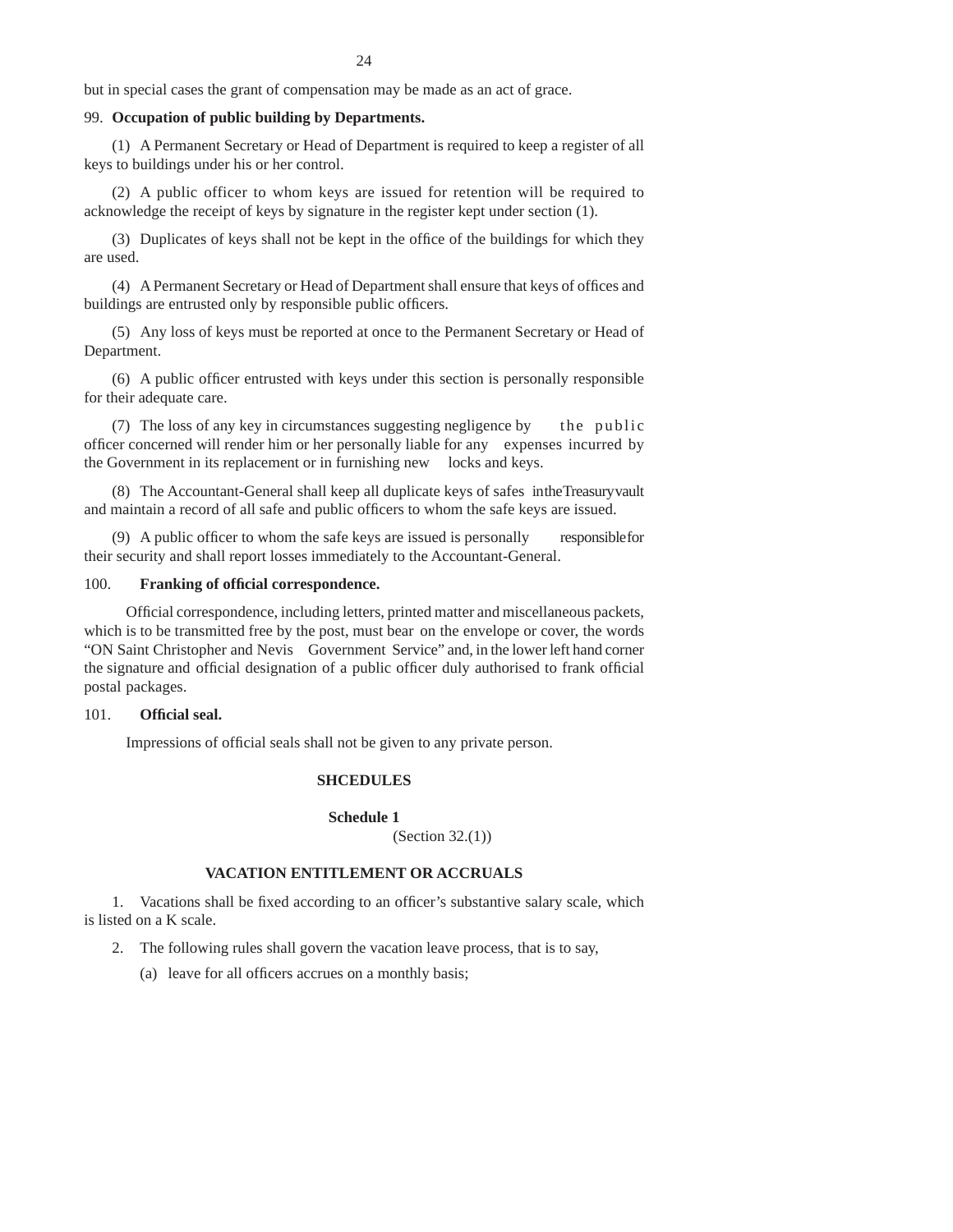- (b) vacation leave requests shall be approved by an officer's Ministry, except where the request is for leave in excess of twenty working days then the approval of the Chief Personnel Officer shall be sought;
- (c) an officer may, with the approval of the Permanent Secretary, be allowed to carry a vacation leave balance, which balance must be taken in that subsequent year;
- (d) additional carry-over of vacation leave may be allowed if the exigencies of the position prevent an officer from taking the vacation leave, and which request shall be approved by the Chief Personnel Officer.

3. The entitlement or accruals for existing officers and new officers shall be as set out hereunder: **Existing Officers** 

| K scale<br>Forward      | Monthly<br>Accrual |    | Annual Accrual Maximum Accrual Maximum carry |      |
|-------------------------|--------------------|----|----------------------------------------------|------|
| K21                     |                    |    |                                              |      |
| and below               | 1.25               | 15 | 30                                           | 7.5  |
| $K22 - K32$ 1.75<br>K33 |                    | 21 | 42                                           | 10.5 |
| and above $2.25$        |                    | 27 | 54                                           | 13.5 |

### **New Offi cers**

| K scale<br>Year <sub>9</sub> | Monthly |    | Annual Maximum Maximum |                  |      | Year <sub>3</sub> | Year <sub>6</sub> |
|------------------------------|---------|----|------------------------|------------------|------|-------------------|-------------------|
|                              | Accrual |    | Accrual Accrual        | carry<br>Forward | $+1$ | $+1$              | $+1$              |
| K21                          |         |    |                        |                  |      |                   |                   |
| and below                    |         | 12 | 24                     | 6                | 13   | 14                | 15                |
| $K22 - K32$ 1.5<br>K33       |         | 18 | 36                     | 9                | 19   | 20                | 21                |
| and above                    | - 2     | 24 | 48                     | 12               | 25   | 26                | 27                |

## **Schedule 2**

(Section 73.(1))

# **PROCEDURE FOR INITIATION AND PROCESSING OF LEGISLATION**

# **PART I – GENERAL**

1. The contents of this Schedule are intended to assist Government Ministries and Agencies in the preparation of appropriate instructions to the Attorney-General's Chambers for the drafting of legislation.

2. (1) The Chief Parliamentary Counsel's Department in the Ministry of the Attorney-General, Justice and Legal Affairs is charged with the duty of drafting both principal and subsidiary legislation.

 (2) Primarily the duty referred to in this paragraph entails translating Government policy into Bills for enactment into laws by the National Assembly.

(3) The drafting of legislation can only be embarked upon on the instructions of the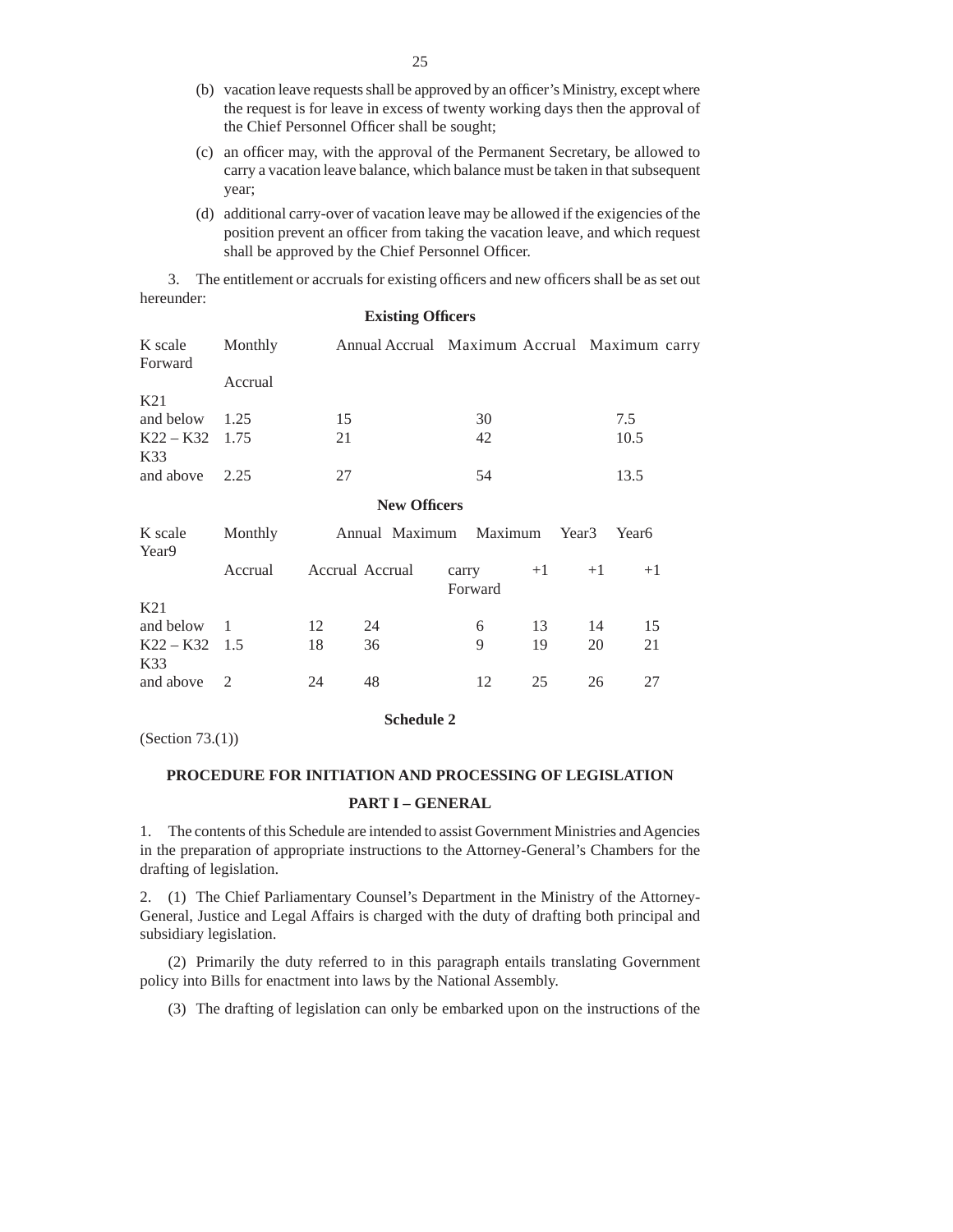Permanent Secretary of a Ministry addressed to the Attorney-General, except that such instructions shall only be given following a Cabinet decision on the matter.

3. In order to ensure speedy and effective service to every Ministry, Statutory Corporation, and Statutory body by the Chief Parliamentary Counsel's Department it is important that instructions for the drafting of any legislation (whether principle legislation or subsidiary legislation) be as adequate and as specific as possible.

#### **PART II – INITIATION OF PROPOSALS FOR LEGISLATION**

### *Responsibility for initiating legislation*

- 4. (1) The responsibility for initiating legislation within
	- (a) a Ministry vests in the Minister holding the portfolio of that Ministry;
	- (b) a special Department, Statutory Corporation, or Statutory body vests in the Minister to whom responsibility for the Department, Statutory Corporation, or Statutory body is assigned.

 (2) Where a Ministry, Department, Statutory Corporation, or Statutory body initiates proposals for legislation, then the Permanent Secretary, Head of Department, Statutory Corporation, or Statutory body, as the case may be, shall approach the minister responsible for the subject with a view to obtaining his or her decision as to whether the legislation is necessary.

 (3) Where a Ministry, Department, Statutory Corporation, or Statutory body considers that new or amending legislation by an Act of Parliament is necessary, then a Cabinet Memorandum seeking for Cabinet approval in principle shall be submitted by the Minister to the Cabinet.

### *Seeking Cabinet approval in principle*

5. (1) The Cabinet Memorandum shall set out the principles of the policy intended to be carried into effect by the proposed legislation, and the reasons and the reasons why it is considered necessary, but should not enter on the detailed changes in existing law which will be needed.

(2) It must be stated in the Cabinet Memorandum the classification of the proposed legislation.

(3) The classifications referred to in sub-paragraph  $(2)$  of this paragraph are the following:

- (a) URGENT To be introduced at the current meeting of the National Assembly;
- (b) PRIORITY  $A To$  be introduced at the next meeting;
- (c) PRIORITY B To be introduced at the next meeting but one;
- (d) PRIORITY C To be introduced at some later time.

 (4) Wherever possible, a draft of the Cabinet Memorandum should be sent in advance to the Attorney-General's Chambers in good time so that advice may be given on whether an Act of parliament is necessary in order to achieve the objects desired, and on other legal aspects of the proposal.

 (5) Except in cases of extreme urgency or for other exceptional reasons, instructions for the drafting of a Bill shall not be given without Cabinet's approval in principle.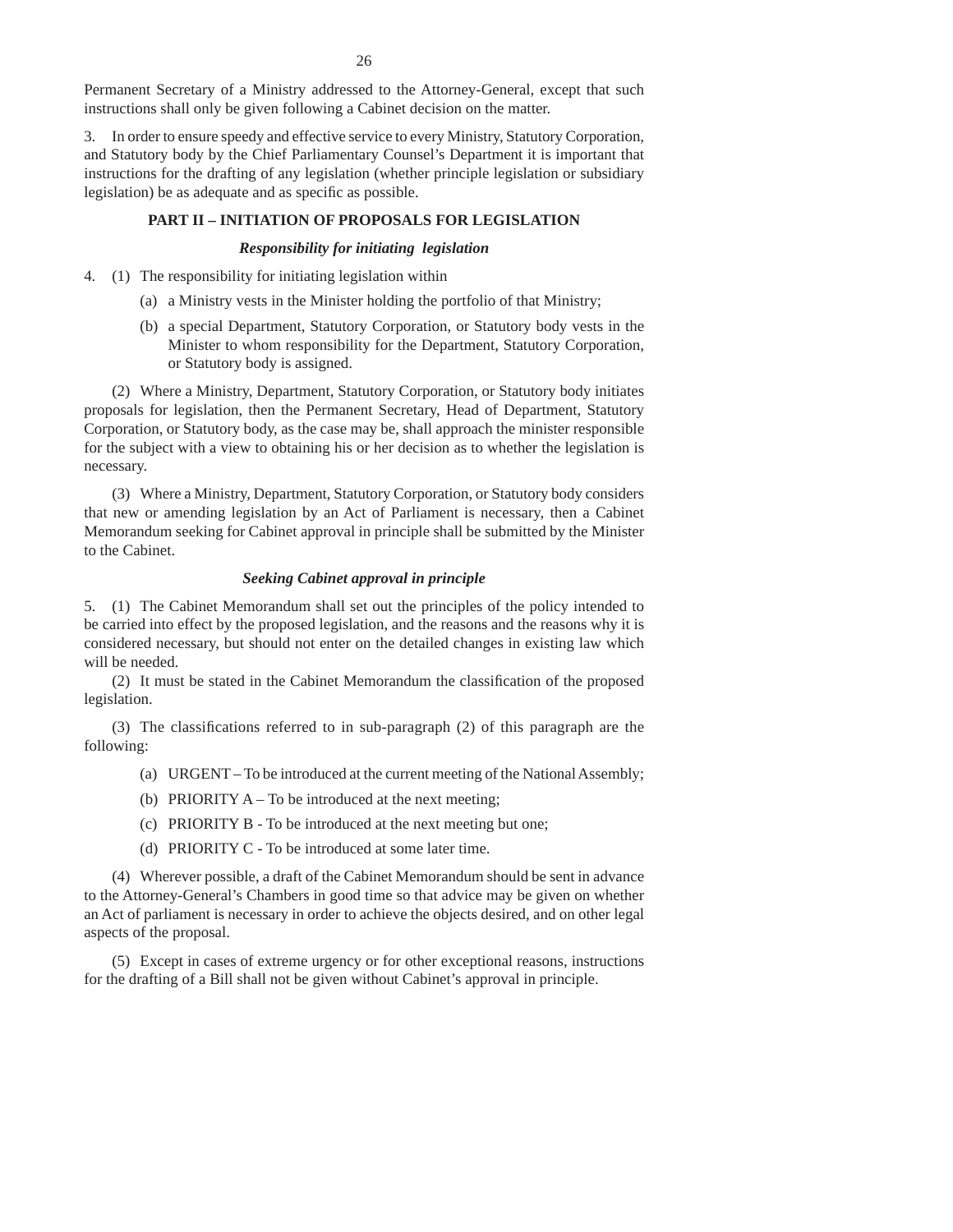(6) Once the approval of Cabinet is obtained, the Cabinet secretary shall, as soon as possible, accordingly notify the sponsoring Ministry, Department, Statutory Corporation, or Statutory body, as the case may be.

#### **Preparation of Green and White Papers**

6. In case of any proposed legislation which is likely to be controversial, the sponsoring Ministry, Department, Statutory Corporation, or Statutory body shall, with the approval of cabinet, prepare a Green Paper containing a general outline of the policy to which legislative enactment is being sought and circulate the paper to the public for the purpose of receiving comments on the proposed legislation.

7. (1) After the comments are received from the public, the sponsoring Ministry, Department, Statutory Corporation, or Statutory body shall forward the comments to Cabinet which shall review the same and determine what is to be included in the proposed legislation.

 (2) Thereafter, the sponsoring Ministry, Department, Statutory Corporation, or Statutory body shall prepare a White Paper outlining what Government intends to put in the proposed legislation.

8. The White Paper shall, after it is discussed by the relevant stakeholders as Cabinet may determine, form the basis of instructions to the Attorney-General, and it may be circulated to the public.

#### **PART III – DRAFTING INSTRUCTIONS**

9. Once cabinet approval is obtained for the drafting of any proposed legislation, the Permanent Secretary of the Ministry concerned shall, under his or her hand, forward to the Attorney-General's Chambers instructions for the drafting of the proposed legislation.

10.(1) Drafting instructions shall contain the following information:

- (a) full details of the policy intended to be carried into effect by the proposed legislation;
- (b) references to enactments proposed to be repealed or amended;
- (c) references to areas in which existing legislation is defective or reasons for wanting to enact new legislation or amend legislation;
- (d) information on how the Ministry proposes to carry its policy into effect;
- (e) information on whether Ministries and other institutions which have a stake in the matter have been consulted, and if yes, what their views are;
- (f) other information such as what the Ministry would like to be prohibited, and the applicable penalties; and
- (g) an indication of the priority of the proposed legislation as determined by Cabinet.

 (2) Drafting instructions should be accompanied by any relevant memoranda, reports of committees and other material which may be useful to the legislative draftsperson.

11. Where the instructing Ministry has any particular legislation which it would like to be used as a precedent , the legislation should be sent to the Attorney-General's Chambers with the drafting instructions, and not in lieu of them.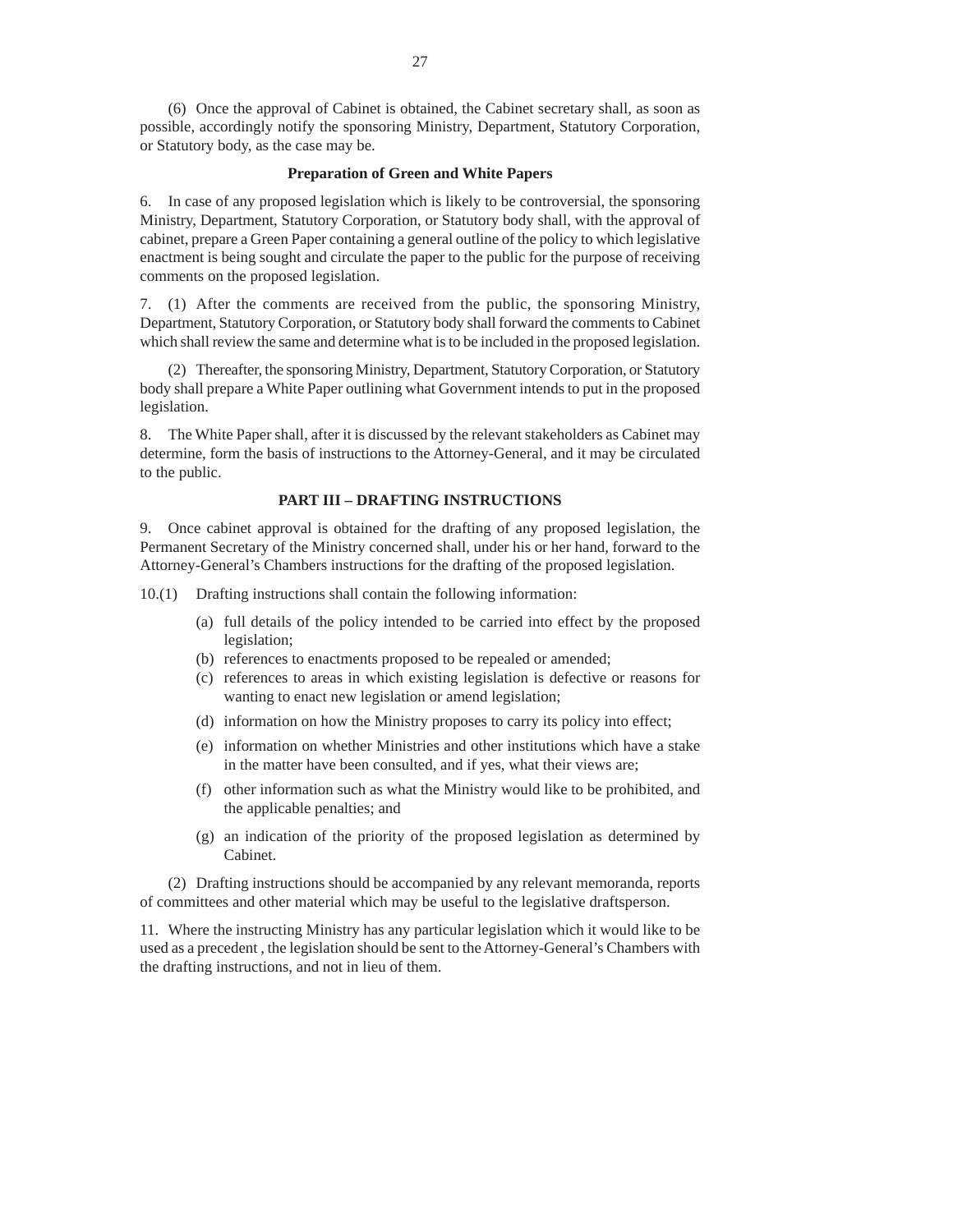12. (1) If there were any studies or consultancies carried out in respect of any matter, the reports of such studies or consultancies should be made available to the legislative draftsperson with drafting instructions and not in lieu of them.

(2) It should also be indicated which findings or recommendations of the study or consultancy, as the case may be, have been endorsed by Cabinet, and which of them Cabinet has directed should be put into legislative form.

13. If it is necessary to clarify any issue during the drafting process, the legislative draftsperson will contact the sponsoring Ministry and arrange a meeting.

## **PART IV – CONSIDERATION OF DRAFT LEGISLATION**

### *General*

14. (1) Once a preliminary draft of the required legislation is produced and approved by the Attorney-General, a copy of the same will be forwarded to the relevant Permanent Secretary for his or her Ministry's consideration and comments.

 (2) If other Ministries or institutions have a stake in the matter they should be provided with copies of the draft legislation.

 (3) Any person to whom draft legislation is sent should scrutunise the such legislation with care so as to make sure that it will be able to give effect to the desired policy.

 (4) Alterations to the draft legislation shall in no circumstances be made otherwise than by the legal draftsperson.

15. Any comments or suggested amendments should be forwarded to the legislative draftsperson as soon as possible, in writing for record purposes, in which case an amended version of the draft will be produced and the process described in paragraph 14.

16. (1) If a Ministry approves a draft legislation, it shall inform the Attorney-General's Chambers in writing, and also indicate whether it is ready to proceed to Cabinet.

 (2) Cabinet copies of the draft legislation shall be produced and forwarded to the relevant Ministry to enable it to present the same to Cabinet.

17. The procedures set out in paragraphs 13 and 14 shall apply to subsidiary legislation.

#### *Preparation of Blue Print to a Bill*

18. After a draft legislation (Draft Bill) is considered and approved by Cabinet, the sponsoring Ministry shall prepare a blue print of the Bill for circulation to members of the public.

#### *Legislative Programme*

19. Before each sitting of the National Assembly, the Prime Minister's Office shall circulate a request for a list of Bills proposed to be introduced during the sitting of the National Assembly, and at subsequent sittings by each Minister.

20. (1) The returns from Ministries shall be consolidated and submitted to the Cabinet Legislation Committee, which shall prepare, for Cabinet approval, a programme for the forthcoming sitting, and subsequent sittings of the National Assembly.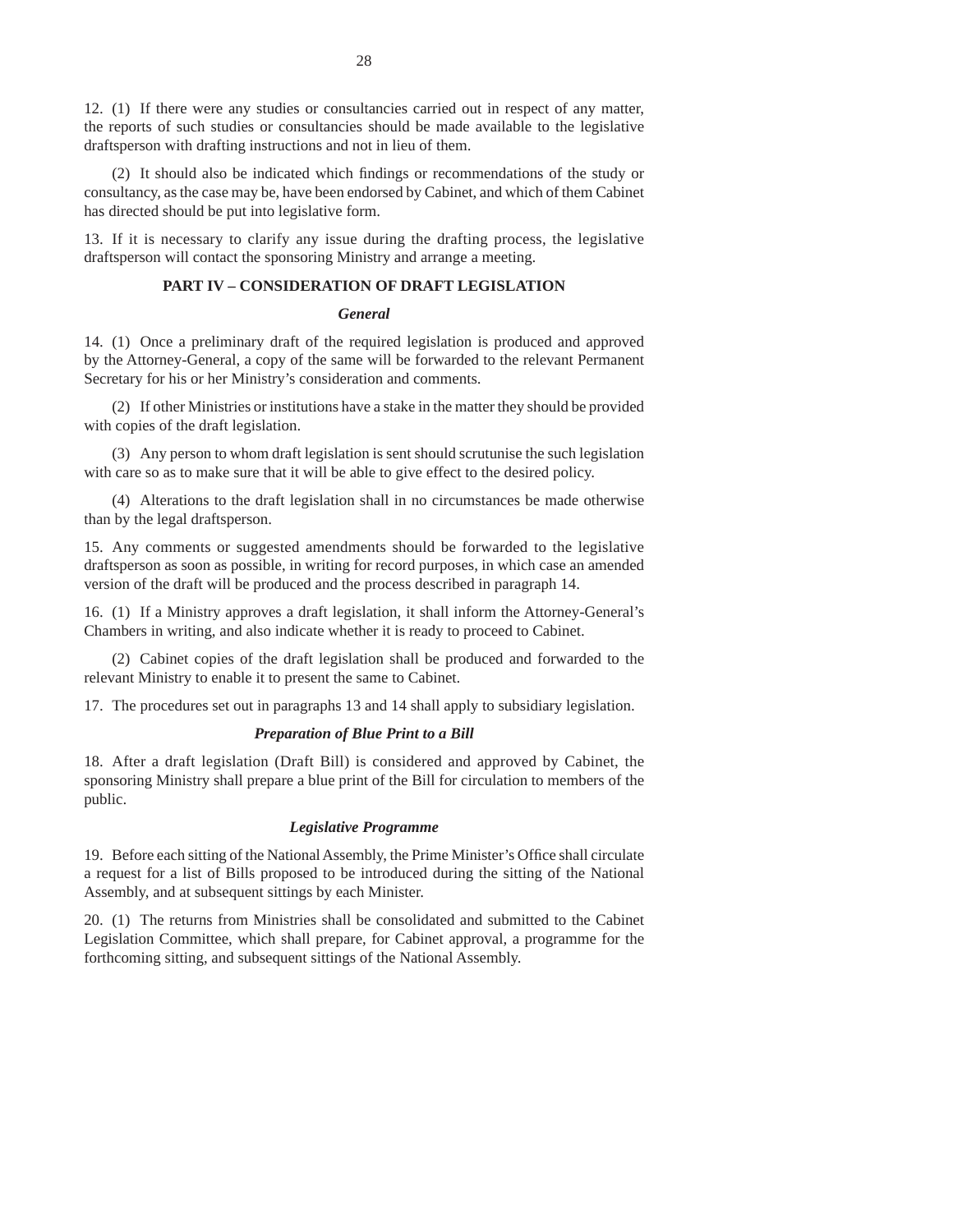(2) The order of priority of each Bill shall be determined by Cabinet.

21. Bills which are not included in the programme may be introduced during the sitting of the National Assembly, with the approval of Cabinet, should the need arise, but this should as far as possible be avoided, since in such cases there is no adequate time for full consideration of the drafting of the Bill.

Dated this 9<sup>th</sup> day of May, 2014.

 DENZIL L DOUGLAS *Minister responsible for the Public Service*

**GOVERNMENT PRINTERY ST KITTS W I**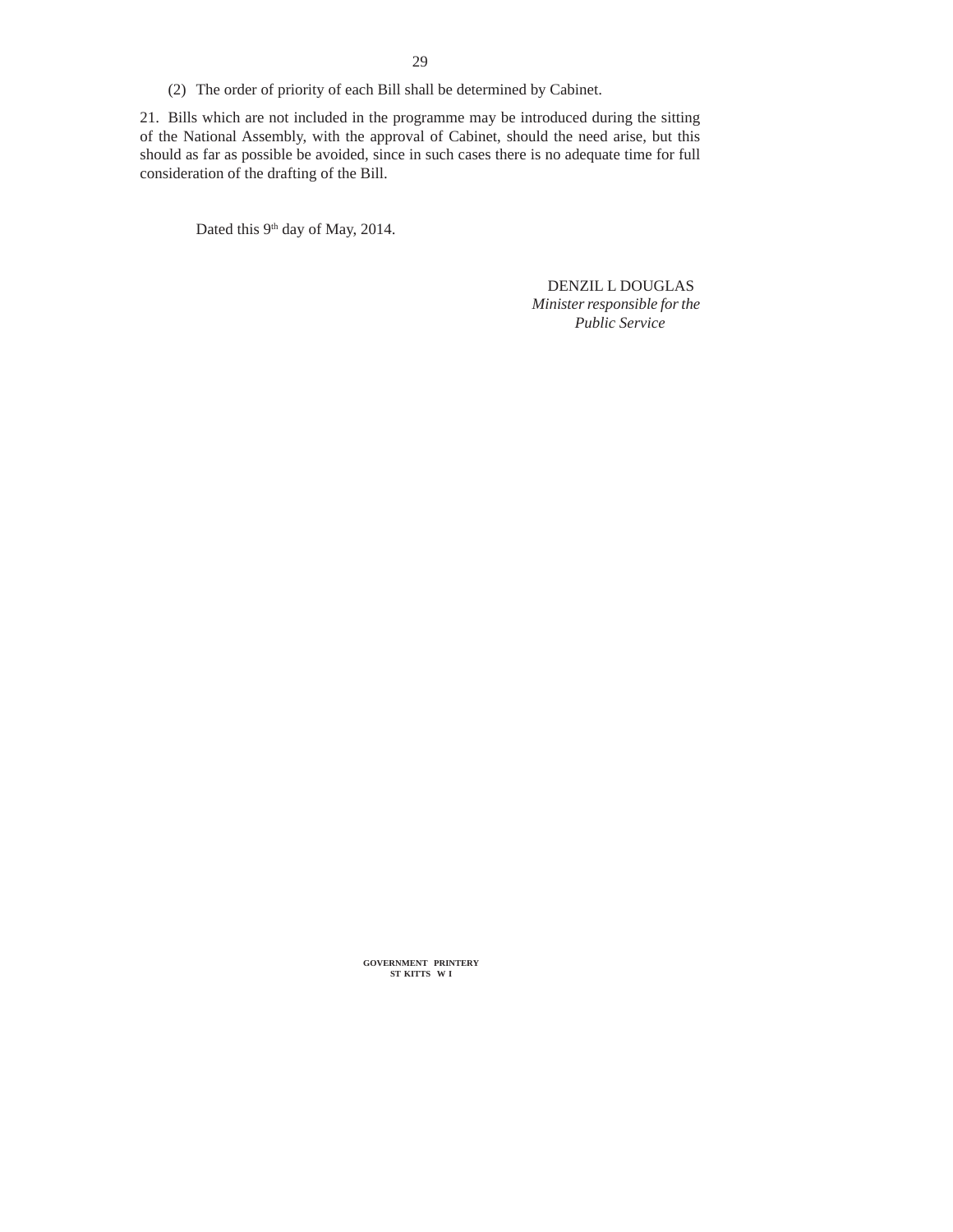- 31. Forfeiture of Departmental leave not taken.
- 32. Rates of leave.
- 33. Leave to be granted in respect of service.
- 34. Leave prior to resignation.
- 35. Leave without pay.

# **Medical Leave, Maternity Leave, Paternity Leave, and Family Emergence Leave**

- 36. Circumstances in which sick leave may be granted.
- 37. Medical leave in excess of two consecutive working days to require production of medical certificate.
- 38. Sick leave granted without production of medical certificate.
- 39. Maximum amount of sick leave to be granted.
- 40. Medical leave for periods exceeding one hundred twenty working days subject to Medical Assessment Panel's recommendation.
- 41. Illness incurred while on duty.
- 42. Officers may be required to appear before the Medical Assessment Panel.
- 43. Medical Officer to make report in certain circumstances.
- 44. Maternity, paternity, and family emergence leave.

## *Other Forms of Leave*

- 45. Leave on urgent private affairs.
- 46. Granting of leave on urgent private affairs.
- 47. Special leave to attend sporting and other events.
- 48. Study leave.
- 49. Officer to execute a bond.
- 50. Assistance when granted leave to attend course of training or study.
- 51. Examination fees may be paid by the Government.

## *Miscellaneous Provisions*

- 52. Leave registers and leave accounts.
- 53. On death of an officer, cash equivalent of earned leave payable.
- 54. Leave to count as pensionable service.
- 55. No pay leave to be discounted.
- 56. Return to duty to be reported.

## **PART IV - ADVANCES, SUBISTENCE, TRAVELLING AND OTHER ALLOWANCES**

- 57. Advances in general.
- 58. Advances to officers travelling on duty.

## *Subsistence Allowance*

- 59. Subsistence allowance on travel duty.
- 60. Subsistence allowance payable in respect of journeys within Saint Christopher and Nevis.
- 61. Basis upon which subsistence allowance is calculated.
- 62. Subsistence allowance when travelling on duty outside Saint Christopher and Nevis. *Travelling Allowance*